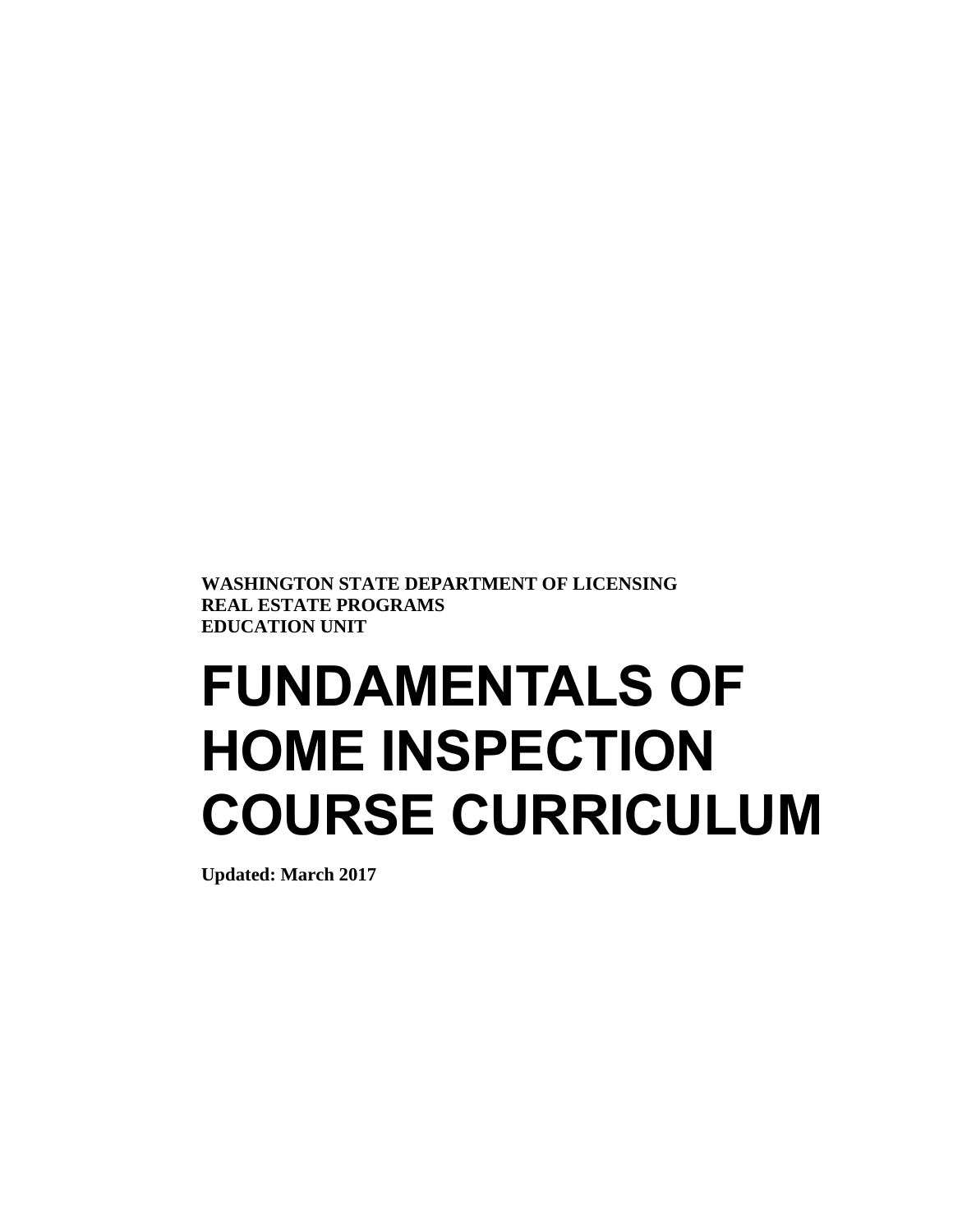Developed by Cathy Fromme, Ed.D, in conjunction with the Washington State Department of Licensing, Real Estate Education Unit.

The Washington State Department of Licensing is committed to providing equal access to our services. Questions and complaints of alleged discrimination should be directed to the Director. For information visit dol.wa.gov/access. (TDD/TTY call 711)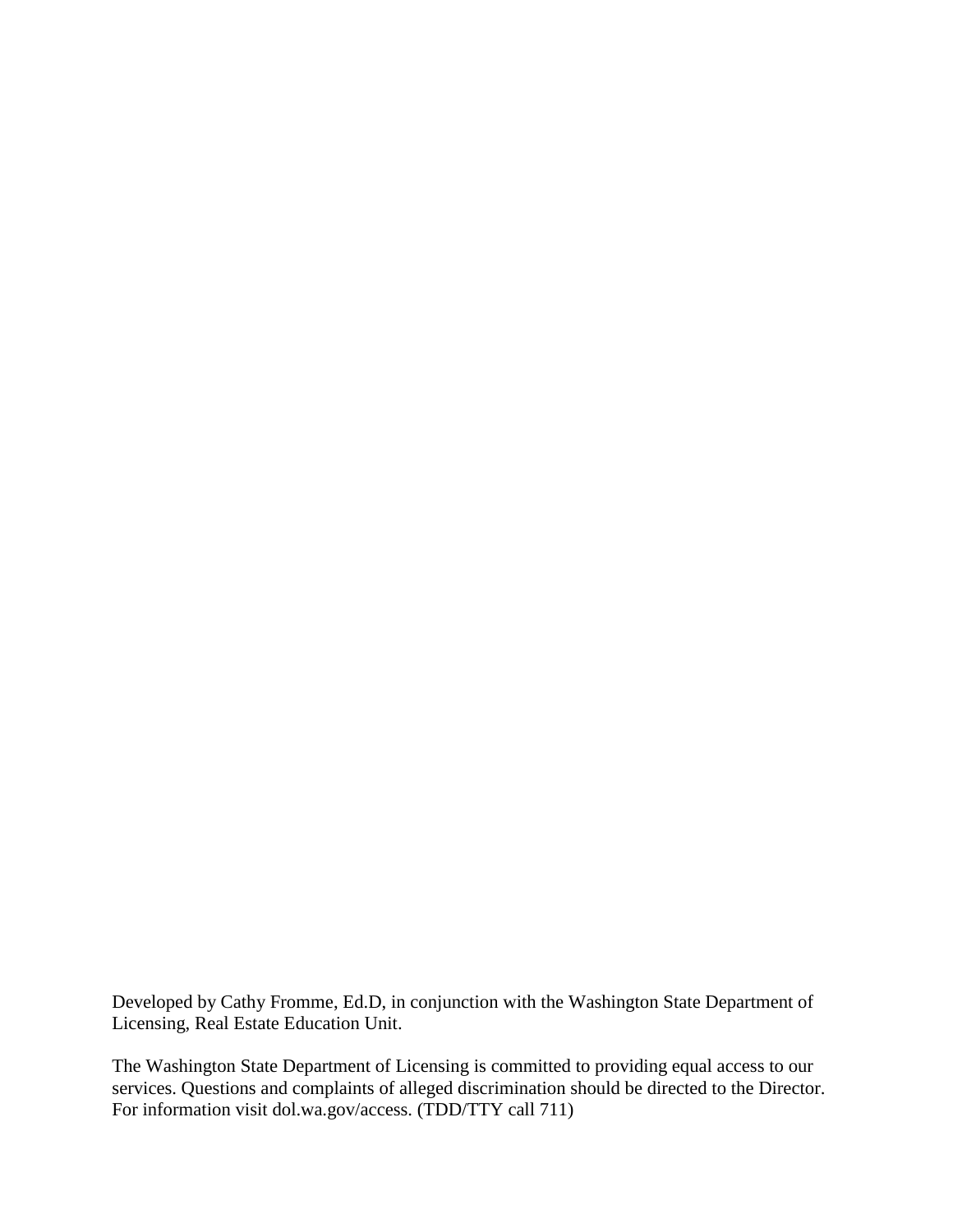# **TABLE OF CONTENTS**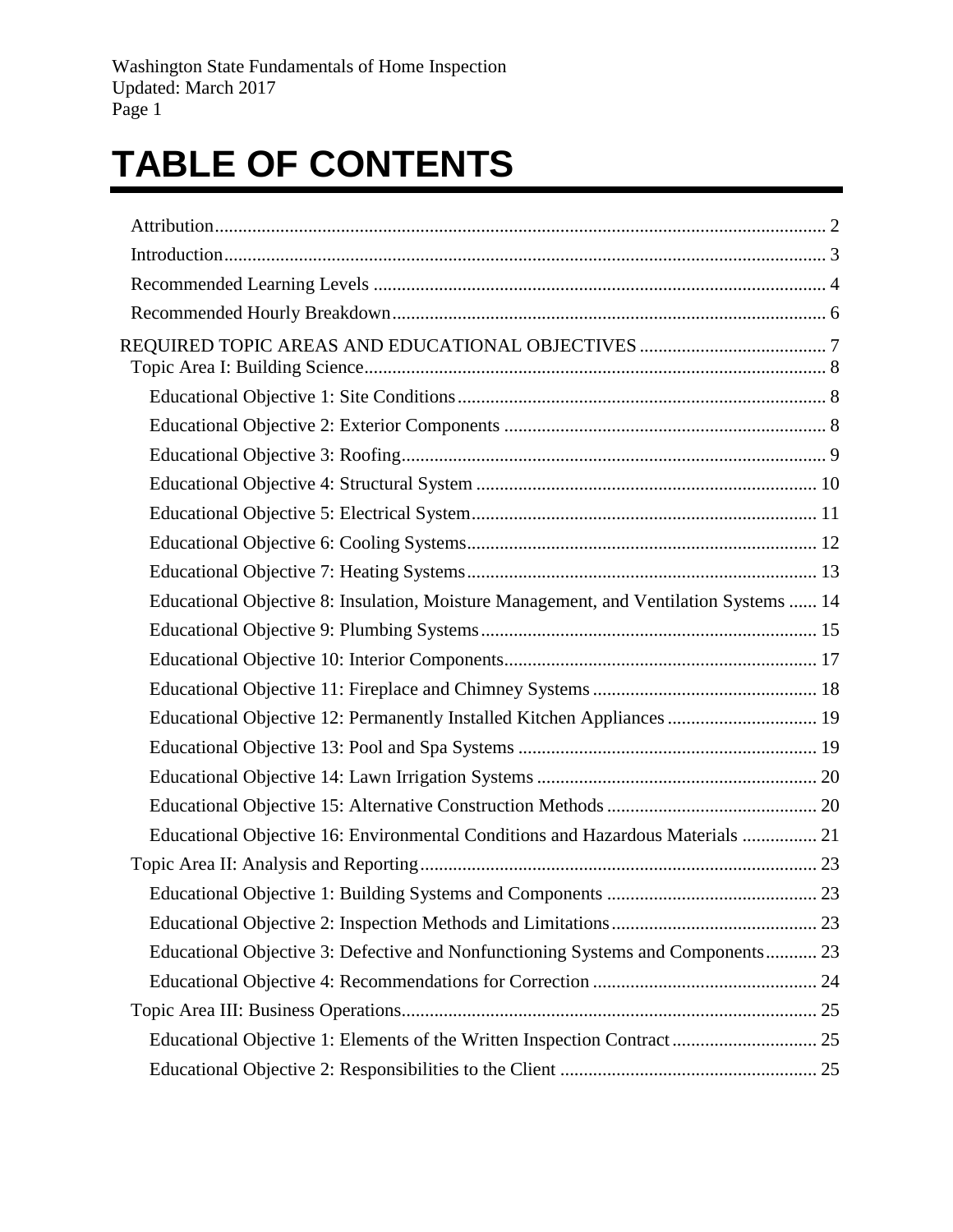# <span id="page-3-0"></span>**ATTRIBUTION**

The Washington State Department of Licensing (Department) and the Washington State Home Inspector Advisory Licensing Board (Board) would like to thank the Examination Board of Professional Home Inspectors (EBPHI) for providing the template and other reference materials for the development of this curriculum. EBPHI's *National Home Inspector Examination ® Professional Home Inspector Role Delineation Study (February 2014)* as well as *National Home Inspector Examination ® Overview: Policies, Procedures, Content, and Outline* both served as the foundation for this edition of the Department and Board's curriculum. As such, the content outline for the National Home Inspector Examination ® has been fully adopted in this edition of the curriculum, with minor changes to account for Washington State laws and rules, as well and regionally-specific and home inspection-related topics and issues.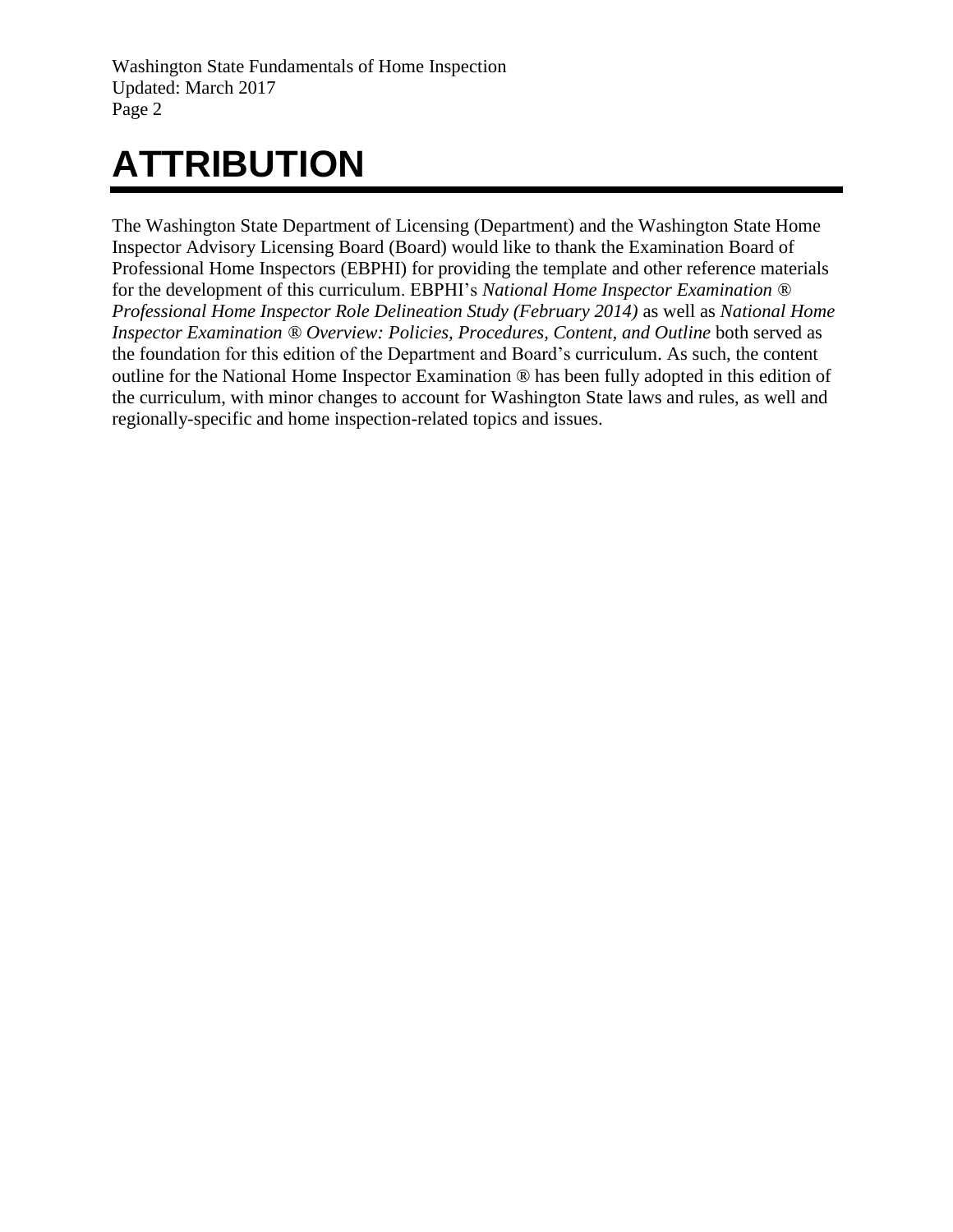# <span id="page-4-0"></span>**INTRODUCTION**

During the 2008 legislative session, the Washington State Legislature passed ESSB 6006. The new law was codified as Chapter 18.280 RCW: Home Inspectors and required individuals performing home inspections to register and receive a license through the Washington State Department of Licensing (DOL). Further, the law required inexperienced individuals seeking a home inspector's license to complete a 120-clock hour course in home inspection fundamentals.

In December 2008, the Washington State Home Inspector Advisory Licensing Board (Board), under the guidance of DOL, developed the Washington State Fundamentals of Home Inspection prelicensing curriculum. Soon after, course providers adopted the curriculum and began educating prospective home inspectors for licensure.

Throughout 2016, the DOL and the Board engaged in a dialogue regarding the need to update the 2008 curriculum to meet evolving industry needs, course participant needs, requirements of new legislation and rule making, and further promote the competency of licensees.

As a result of this ongoing dialogue and a strong stakeholder response in favor of updating the curriculum, DOL and the Board utilized the following data points to guide the eventual content determinations for this final 2017 edition of the curriculum:

- An alignment review of RCW, WAC and other legislative mandates
- An assessment of course outcomes based on licensing examination pass-rates and subject-level results from January 2015-September 2016
- An assessment of home inspector compliance data
- An identification of new key issues/trends and out-of-date content/topics based on stakeholder input via survey process conducted September 2016
- An assessment of alignment with testing provider role delineations/job analyses, specifically the 2015 National Home Inspector's Examination Content Outline

This 2017 edition of the Washington State Fundamentals of Home Inspection Curriculum was approved by the Board on March 9, 2017.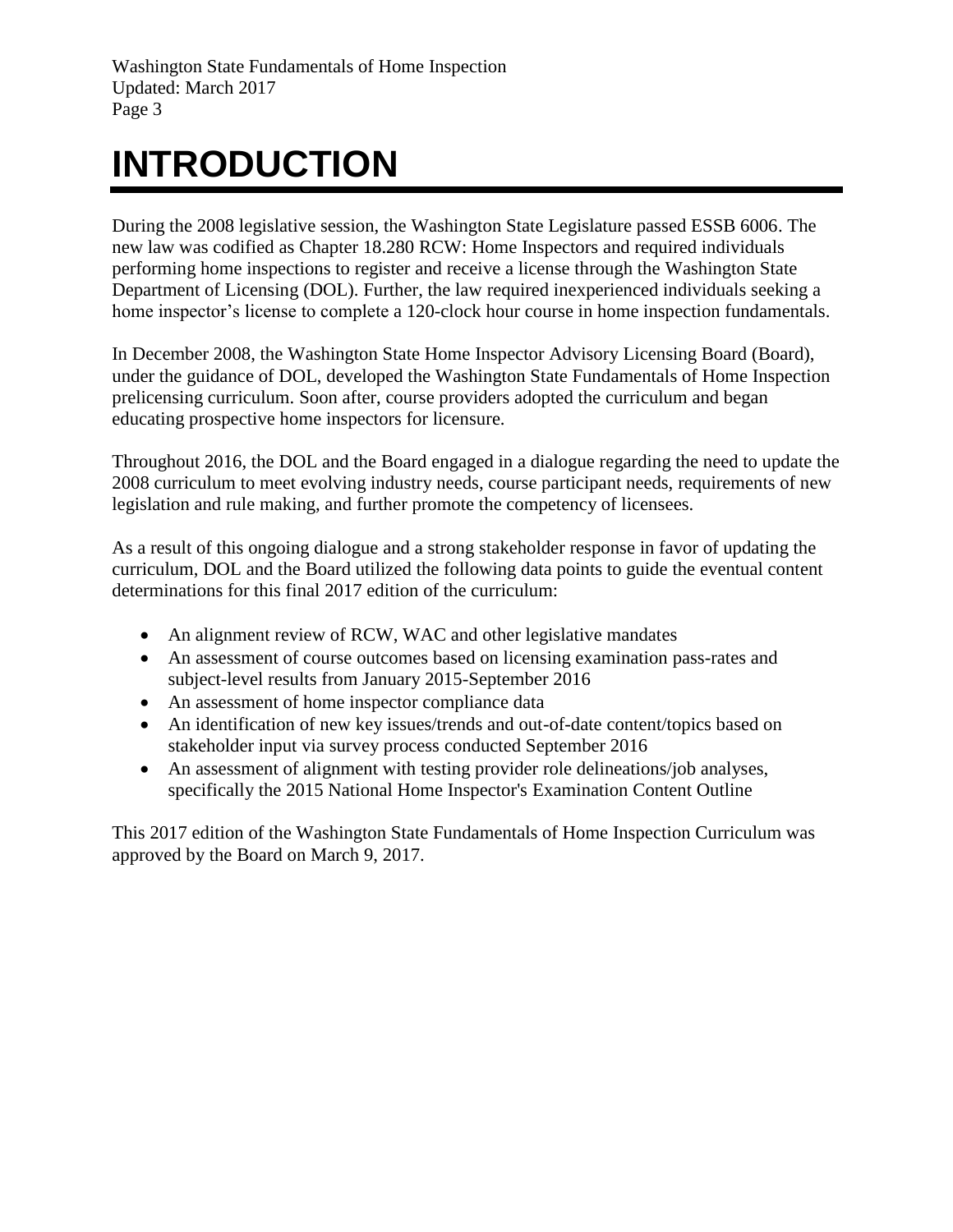# <span id="page-5-0"></span>**RECOMMENDED LEARNING LEVELS**

#### **Recommended Learning Levels Washington State Fundamentals of Home Inspection....................................... B1/B2**

In developing the recommendations for this edition of the Washington State Fundamentals of Home Inspection Curriculum, the Washington State Department of Licensing (DOL) and Washington State Home Inspector Advisory Licensing Board (Board) analyzed the recommended topics with respect to desirable learning levels.

Learning levels, known as "Bloom's Taxonomy," are described in the designations below. These designations are used to identify the learning level recommended for a particular set of topics. A higher designation assumes that students have also achieved lower designated learning levels.

The learning objectives of the Washington State Fundamentals of Home Inspection Curriculum are intended to make a person minimally competent to enter the home inspection profession. The course focuses on the following topic areas:

- Building Sciences
- Analysis and Reporting
- Business Operations

Given the difficulty of attaining higher learning levels with only 120 clock hours of classroom instruction and still cover all required topic areas, topics in this curriculum should be taught at the B-1: Knowledge and B2: Comprehension levels. Additionally, while it is not required that subjects be taught in the sequence shown in this curriculum, every education provider must ensure that the courses taught meet the basic learning objectives required to ensure that inspectors are minimally competent.

# **B-1 Knowledge**

Knowledge is defined as the remembering of learned material. This may involve the recall of a wide range of material, from specific facts to complete theories, but all that is required is the remembering of the appropriate information.

Examples: Know definitions of common terms, basic concepts, methods and procedures and principles.

# **B-2 Comprehension**

Comprehension is defined as the ability to grasp the meaning of material. These learning levels go one step beyond the simple remembering of material and represent the lowest level of understanding.

Examples: Understand and interpret facts and principles.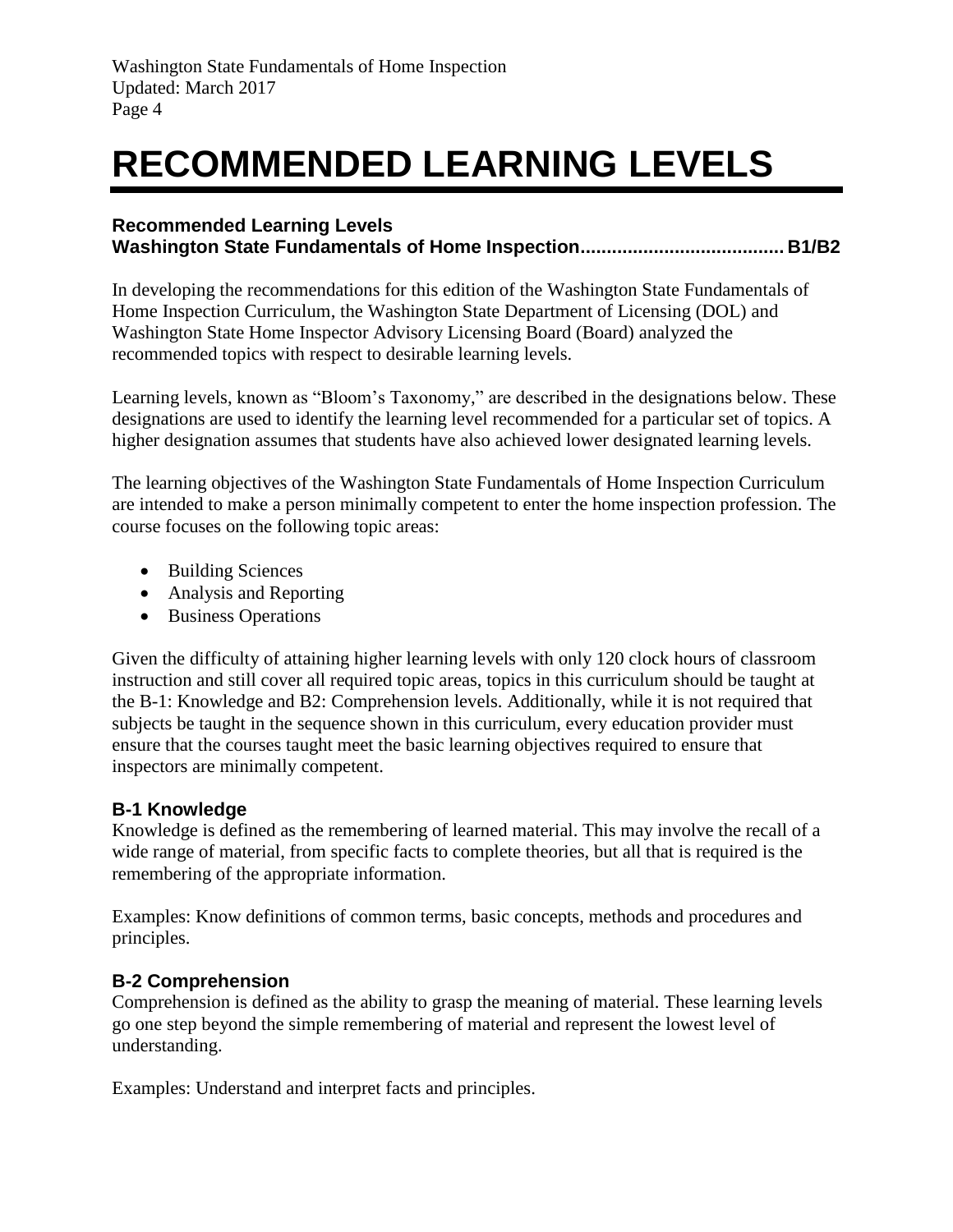#### **B-3 Application**

Application is defined as the ability to use learned material in new situations.

Examples: Apply laws and theories to practical situations. Demonstrate correct usage of a method or procedure.

#### **B-4 Analysis**

Analysis refers to the ability to study or determine the nature and relationship of the parts.

Examples: Distinguish between fact and inference and evaluate the relevancy of data.

#### **B-5 Synthesis**

Synthesis refers to the ability to put parts together to form a new whole. Learning outcomes in this area stress creative behaviors, with major emphasis on the formulation of new patterns or structures.

Examples: Propose a plan for an experiment, integrate learning from the different areas into a plan for solving a complex problem.

#### **B-6 Evaluation**

Evaluation refers to the ability to determine the significance or worth of something by careful study.

Examples: Form a valid opinion through weighing of evidence.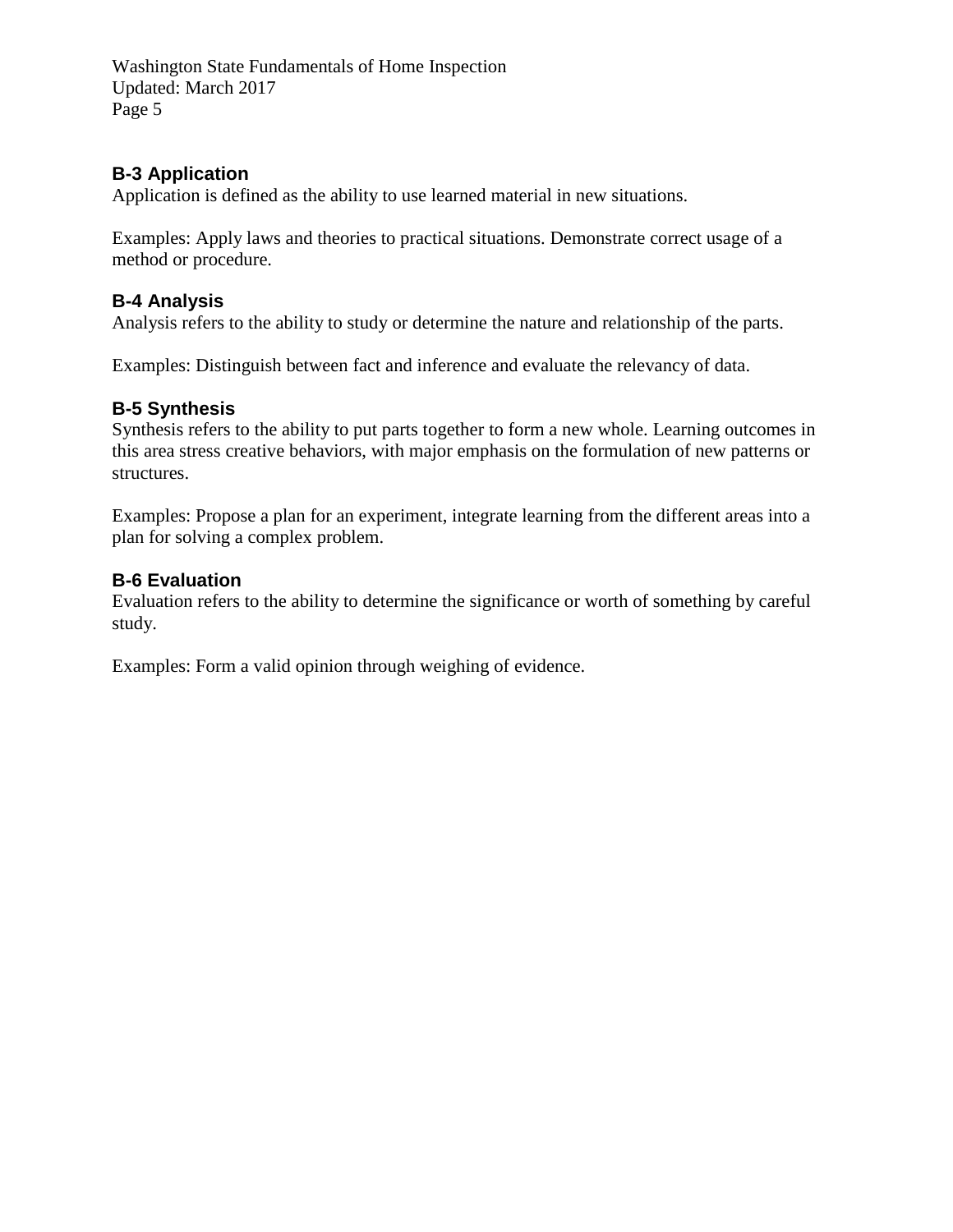# <span id="page-7-0"></span>**RECOMMENDED HOURLY BREAKDOWN**

#### **Required Classroom Clock Hours Washington State Fundamentals of Home Inspection...........Total: 120 Clock Hours**

Though course providers may choose to employ any hourly breakdown that meets the required (120) clock hours for Washington State Fundamentals of Home Inspection, the following hourly breakdown is recommended. The breakdown was developed using topic-coverage ratios for the examination questions in the National Home Inspector Examination ®, as well as subject matter expert input.

# **Recommended Hourly Breakdown**

| Educational Objective 8: Insulation, Moisture Management, and Ventilation Systems 9 |  |
|-------------------------------------------------------------------------------------|--|
|                                                                                     |  |
|                                                                                     |  |
|                                                                                     |  |
|                                                                                     |  |
|                                                                                     |  |
|                                                                                     |  |
|                                                                                     |  |
| Educational Objective 16: Environmental Conditions and Hazardous Materials 1        |  |
|                                                                                     |  |
|                                                                                     |  |
|                                                                                     |  |
| Educational Objective 3: Defective and Nonfunctioning Systems and Components        |  |
|                                                                                     |  |
|                                                                                     |  |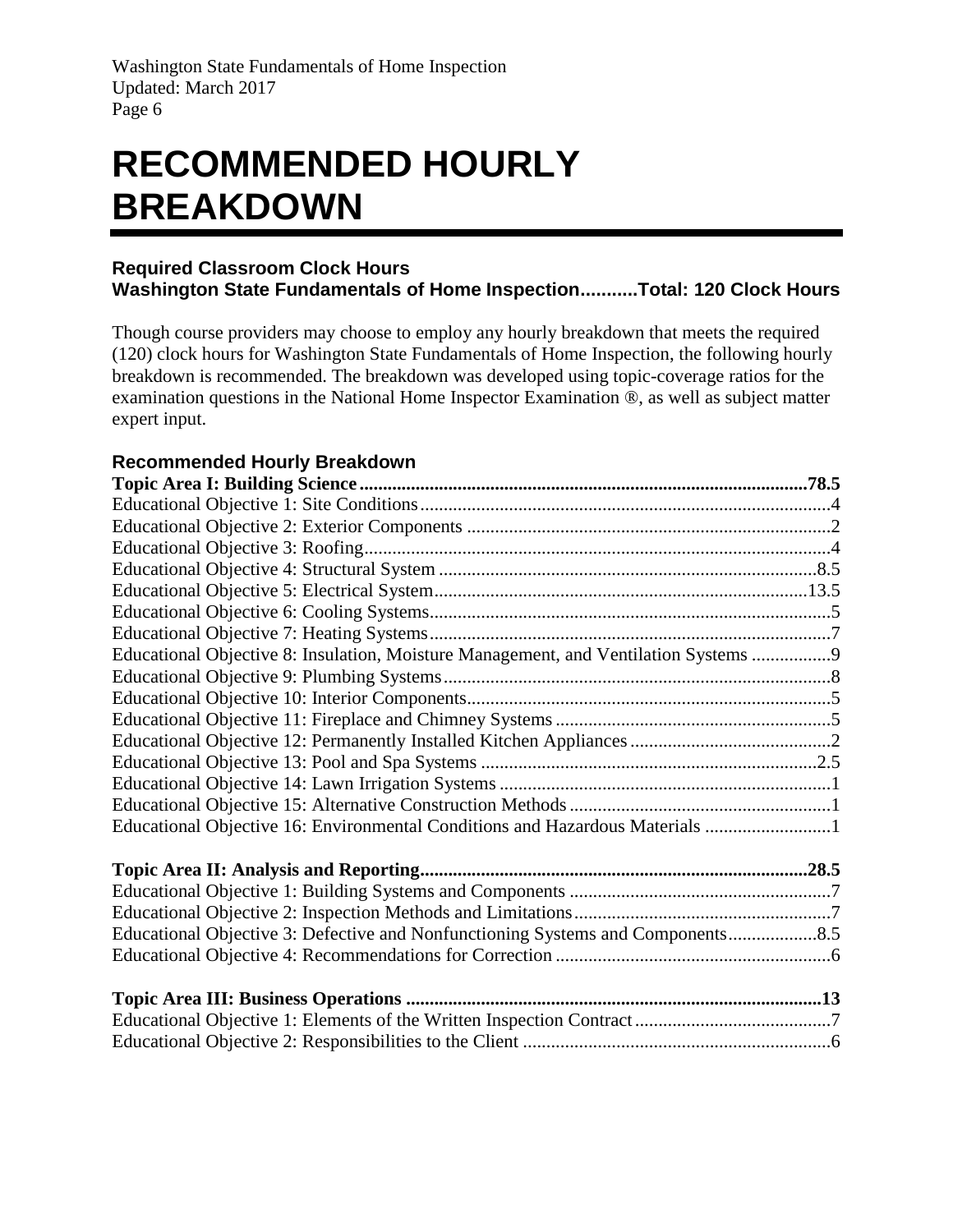# <span id="page-8-0"></span>**REQUIRED TOPIC AREAS AND EDUCATIONAL OBJECTIVES**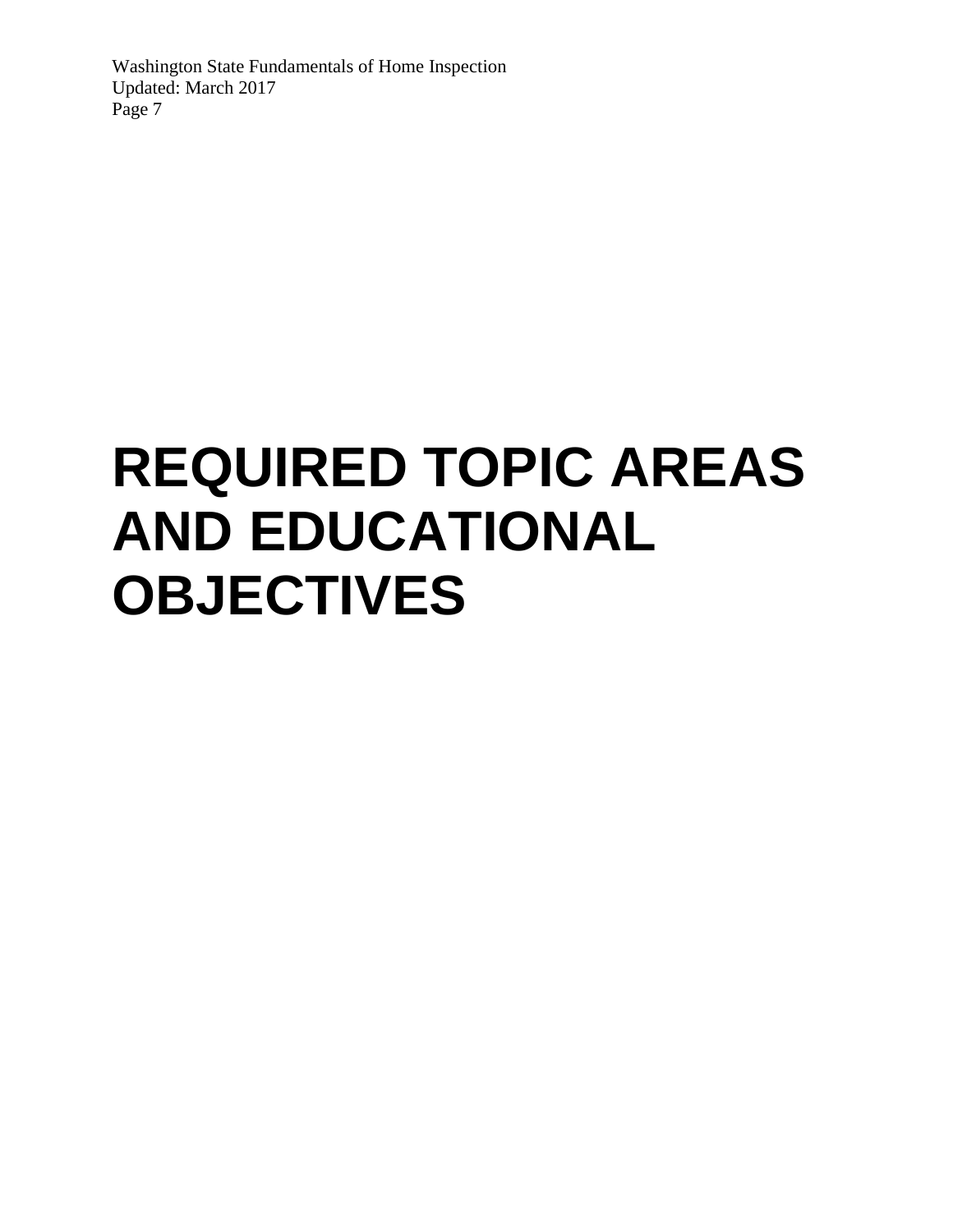# <span id="page-9-0"></span>**TOPIC AREA I: BUILDING SCIENCE**

Upon completion of this unit, the learner will know and be able to:

# <span id="page-9-1"></span>**Educational Objective 1: Site Conditions**

Identify and inspect site conditions using applicable standards for material selection and installation procedures to assess immediate and long-term safety and maintenance issues that can affect the building or people. Know which professional and/or resource is most appropriate to refer a client to for maintenance/correction of defects.

Specifically, the learner will know and be able to identify and define:

#### **a. Vegetation, Grading, Drainage, and Retaining Walls**

- i. Common retaining wall types, materials, applications, installation methods, construction techniques, and clearance requirements
- ii. Common grading and drainage system types, materials, applications, installation methods, and construction techniques
- iii. Typical defects (e.g., negative grade, site drainage problems)
- iv. Typical vegetation and landscape conditions, maintenance practices, and how they affect the building
- v. Maintenance concerns and procedures
- vi. Safety issues, applicable standards, and appropriate terminology

#### **b. Driveways, Patios, and Walkways**

- i. Common types, materials, applications, installation methods, and construction techniques
- ii. Typical defects (e.g., root damage, trip hazards)
- iii. Maintenance concerns and procedures
- iv. Safety issues, applicable standards, and appropriate terminology

#### **c. Decks, Balconies, Stoops, Stairs, Steps, Porches, & Applicable Railings**

- i. Common types, materials, applications, installation methods, and construction techniques
- ii. Attachment methods (e.g., lag screws, bolts, web joists, TGI joists, cantilevered flooring)
- iii. Deck load to grade transfer theory (e.g., deck to joist to girder to post to grade)
- iv. Typical defects (e.g., flashing, railings, decayed wood, results of deferred
- v. Maintenance/design concerns and procedures
- vi. Safety issues, applicable standards, and appropriate terminology

# <span id="page-9-2"></span>**Educational Objective 2: Exterior Components**

Identify and inspect building exterior components using applicable standards for material selection and installation procedures to assess immediate and long-term safety and maintenance issues that can affect people or the performance of the building. Know which professional and/or resource is most appropriate to refer a client to for maintenance/correction of defects.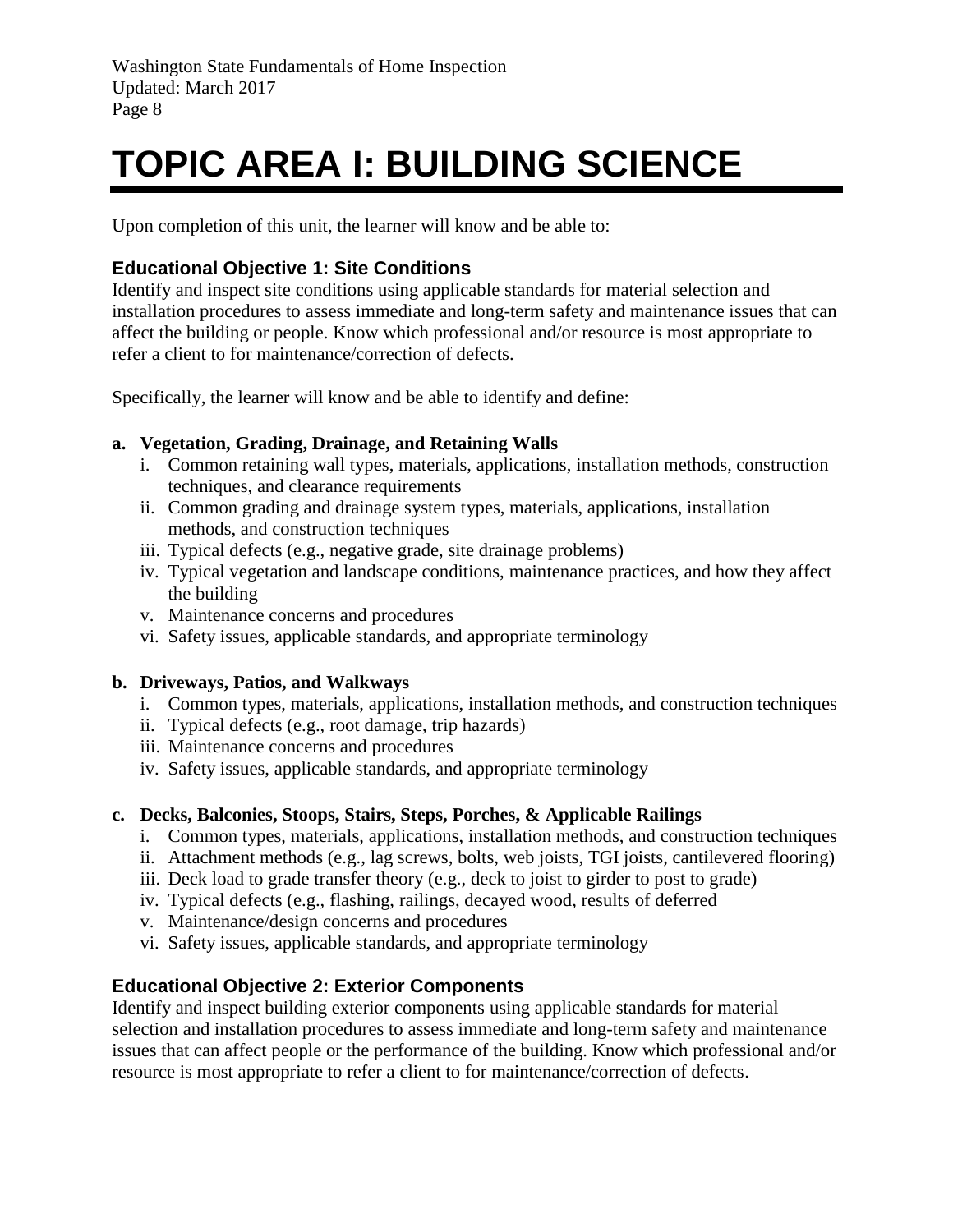Specifically, the learner will know and be able to identify and define:

#### **a. Wall Cladding, Flashing, Trim, Eaves, Soffits, and Fascia**

- i. Common types (e.g., stucco, composite siding, aluminum and vinyl cladding, SIPs, EIFS, step flashing)
- ii. Typical defects (e.g., cracking, improper installation, water infiltration, decay)
- iii. Maintenance concerns and procedures
- iv. Safety issues, applicable standards, and appropriate terminology

#### **b. Exterior Doors and Windows**

- i. Common door and window types, materials, applications, installation methods, and construction techniques
- ii. Typical defects (e.g., delaminating, decayed wood, thermal seal failure, flashings, cracked glass)
- iii. Maintenance concerns and procedures
- iv. Safety issues, applicable standards, appropriate terminology, and glazing requirements (e.g., egress requirements, safety glazing, release for security bars)

#### <span id="page-10-0"></span>**Educational Objective 3: Roofing**

Identify and inspect roofing components using applicable standards for material selection and installation procedures to assess immediate and long-term safety and maintenance issues that can affect people or the performance of the building. Know which professional and/or resource is most appropriate to refer a client to for maintenance/correction of defects.

Specifically, the learner will know and be able to identify and define:

#### **c. Roof Coverings**

- i. Common roof-covering types, materials, applications, installation methods, and construction techniques requirements
- ii. Typical roof covering repair methods and materials
- iii. Typical defects (e.g., improper installation, cracking, curling, deterioration, damage)
- iv. Characteristics of different roofing materials
- v. Sheathing and underlayment requirements for different types of roof coverings
- vi. Maintenance concerns and procedures
- vii. Safety issues, applicable standards, and appropriate terminology

#### **d. Roof Drainage Systems**

- i. Common drainage system types, materials, applications, installation methods, and construction techniques (e.g., slope, gutters, roof drains, scuppers)
- ii. Typical modifications, repairs, upgrades, and retrofits methods and materials
- iii. Typical defects (e.g., ponding, improper slopes, clogging/leaking, disposal of roof water runoff)
- iv. Maintenance concerns and procedures
- v. Safety issues, applicable standards, & appropriate terminology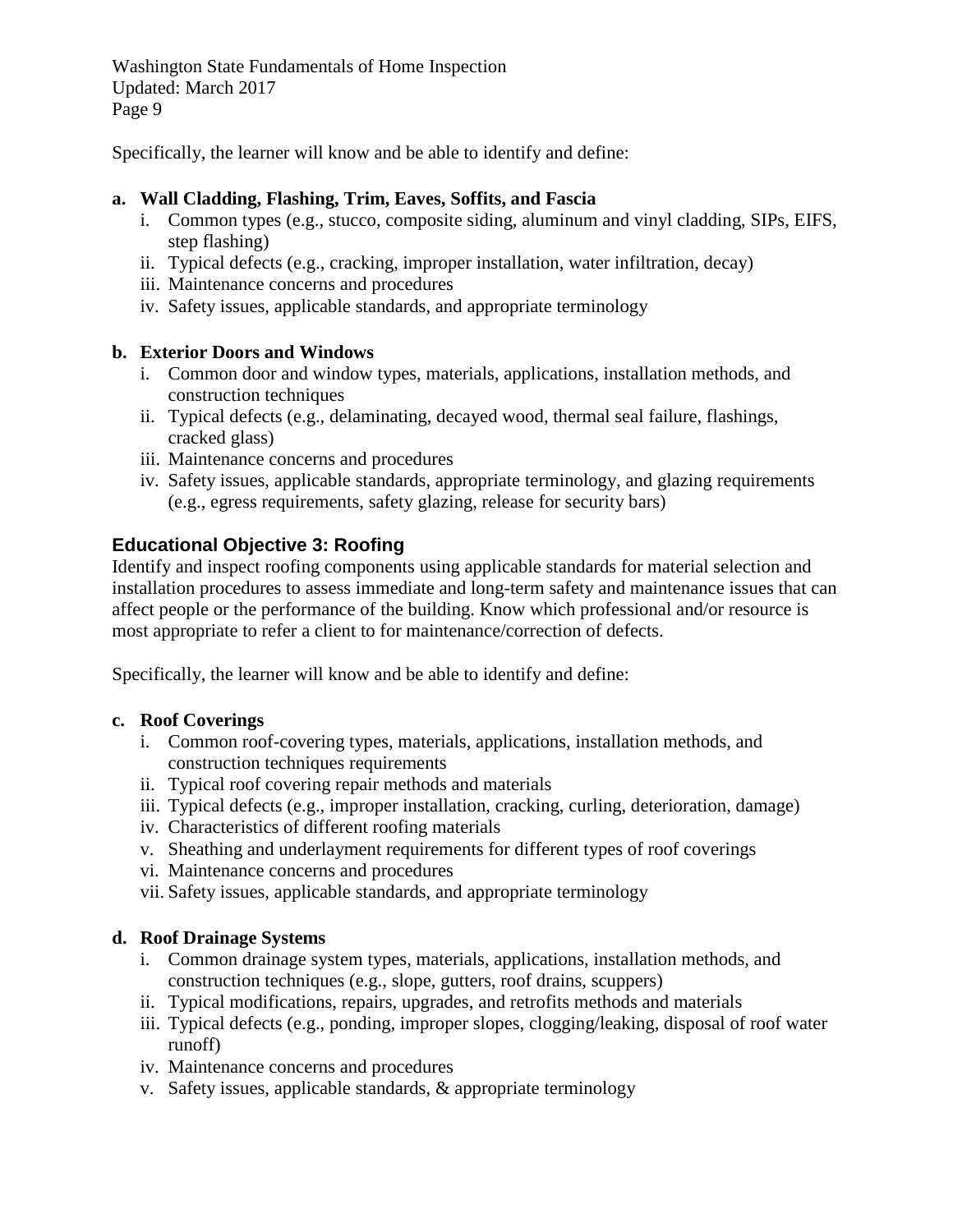#### **e. Flashings**

- i. Common types, materials purpose, applications, installation methods, and construction techniques
- ii. Typical defects (e.g., separation, corrosion, improper installation, missing flashing)
- iii. Maintenance concerns and procedures
- iv. Safety issues, applicable standards, & appropriate terminology

#### **f. Skylights and Other Roof Penetrations**

- i. Common skylight and other roof penetration types, materials, applications, installation methods, & construction techniques
- ii. Typical defects (e.g., cracked glazing, improper installation, deterioration, failure, faulty flashing)
- iii. Maintenance concerns and procedures safety issues, applicable standards, and appropriate terminology

## <span id="page-11-0"></span>**Educational Objective 4: Structural System**

Identify and inspect structural system elements using applicable standards for material selection and installation procedures to assess immediate and long-term safety and maintenance issues that may affect people or the structural stability of the building. Know which professional and/or resource is most appropriate to refer a client to for maintenance/correction of defects.

Specifically, the learner will know and be able to identify and define:

#### **a. Foundation**

- i. Common foundation types, materials, applications, installation methods, and construction techniques
- ii. Typical foundation system modifications, repairs, upgrades and retrofits, methods and materials
- iii. Typical defects (e.g., cracks, settlement, decomposition, failed damp-proofing) and their common causes and effects.
- iv. Soil types & conditions and how they affect foundation types
- v. Applied forces and how they affect foundation systems (e.g., wind, seismic, loads)
- vi. Safety issues, applicable standards, & appropriate terminology
- vii. Water management (e.g., grading, foundation drains, sumps)

#### **b. Floor Structure**

- i. Common floor system types (e.g., trusses, joists, concrete slabs), materials, applications, installation methods, and construction techniques
- ii. Typical modifications, repairs, upgrades and retrofits, methods and materials
- iii. Typical defects (e.g., improper cuts and notches in structural members, decayed or damaged structural members, effects of long-term loading and/or bearing & environmental exposure)
- iv. Limitations of framing materials (e.g., span)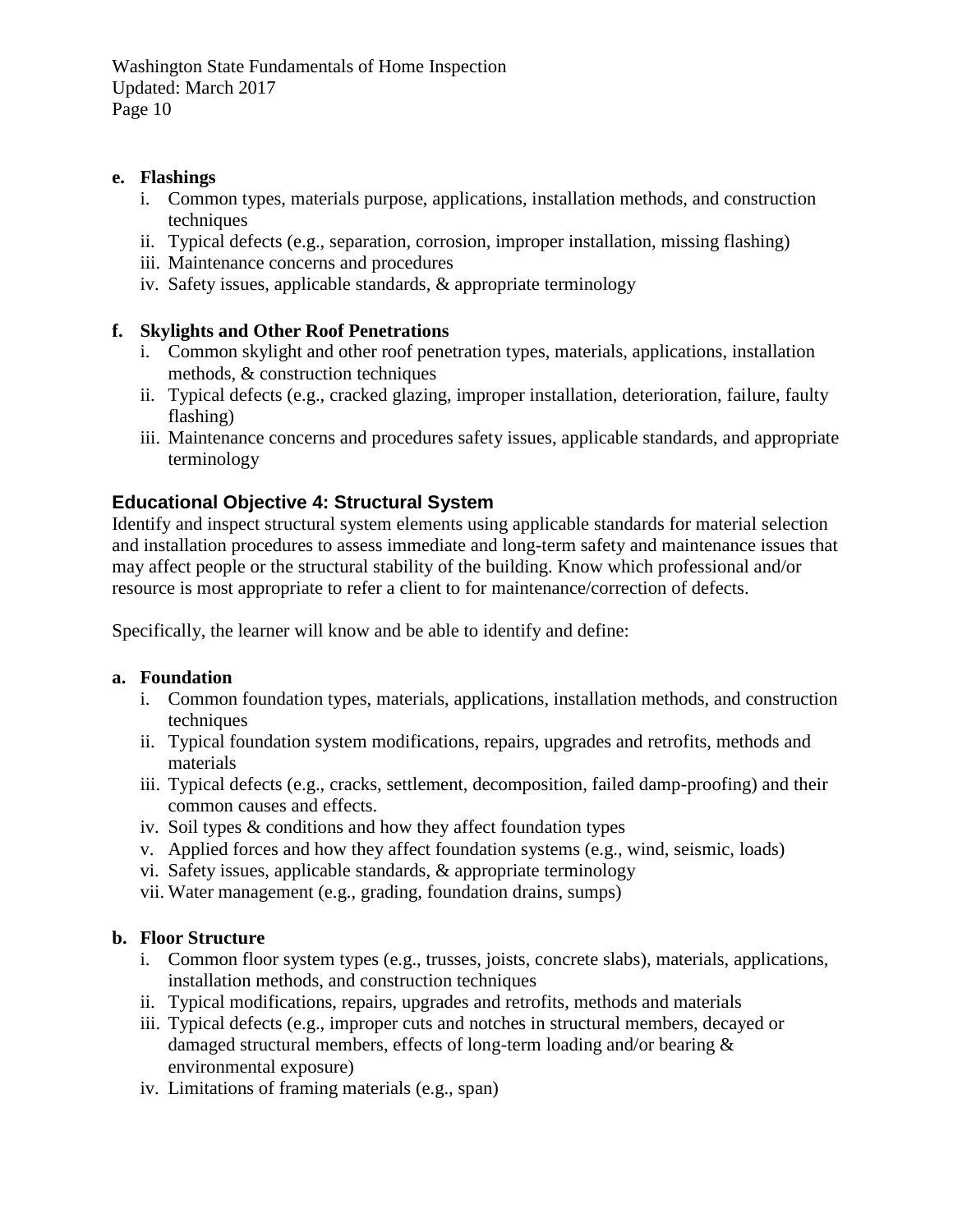- v. Applied forces and how they affect floor systems (e.g., wind, seismic, loads)
- vi. Safety issues, applicable standards, & appropriate terminology

#### **c. Walls and Vertical Support Structures**

- i. Common types, materials, applications, installation methods, and construction techniques
- ii. Typical modifications, repairs, upgrades and retrofits, methods and materials
- iii. Typical defects (e.g., decayed or damaged structural members, earth to wood contact, structural deformation)
- iv. Seismic and wind-resistant construction methods and hardware
- v. Fire blocking and fire walls
- vi. Safety issues, applicable standards, & appropriate terminology

#### **d. Roof and Ceiling Structures**

- i. Common roof and ceiling structure types, materials, applications, installation methods, and construction techniques
- ii. Typical roof structure modifications, repairs, upgrades and retrofits, methods and materials
- iii. Acceptable truss and ceiling structural-member modifications, repairs, upgrades, and retrofits methods and materials
- iv. Roof and ceiling structure conditions and defects (e.g., moisture stains, fungal/ mold growth, sagging rafters, modified/damaged trusses, decayed or damaged structural members)
- v. Limitations of framing materials (e.g., span)
- vi. Applied forces and how they affect roof/ceiling structures (e.g., wind, seismic, loads)
- vii. Safety issues, applicable standards, and appropriate terminology
- viii. Seismic and wind-resistant construction and hardware
- ix. Maintenance concerns and procedures

#### <span id="page-12-0"></span>**Educational Objective 5: Electrical System**

Identify and inspect electrical system elements using applicable standards for material selection and installation procedures to assess immediate and long-term safety and maintenance issues or affect people. Know which professional and/or resource is most appropriate to refer a client to for maintenance/correction of defects.

Specifically, the learner will know and be able to identify and define:

#### **a. Electrical Service: Service Entrance, Service Lateral, Service Conductors, Service Equipment, and Service Grounding**

- i. Common types, materials, applications, installation methods, and construction techniques
- ii. Typical modifications, repairs, upgrades and retrofits, methods and materials
- iii. Typical defects (e.g., water and rust in panel equipment, height, deteriorated conductor sheathing)
- iv. Electrical service capacity
- v. Electrical service/system grounding and bonding
- vi. Maintenance concerns and procedures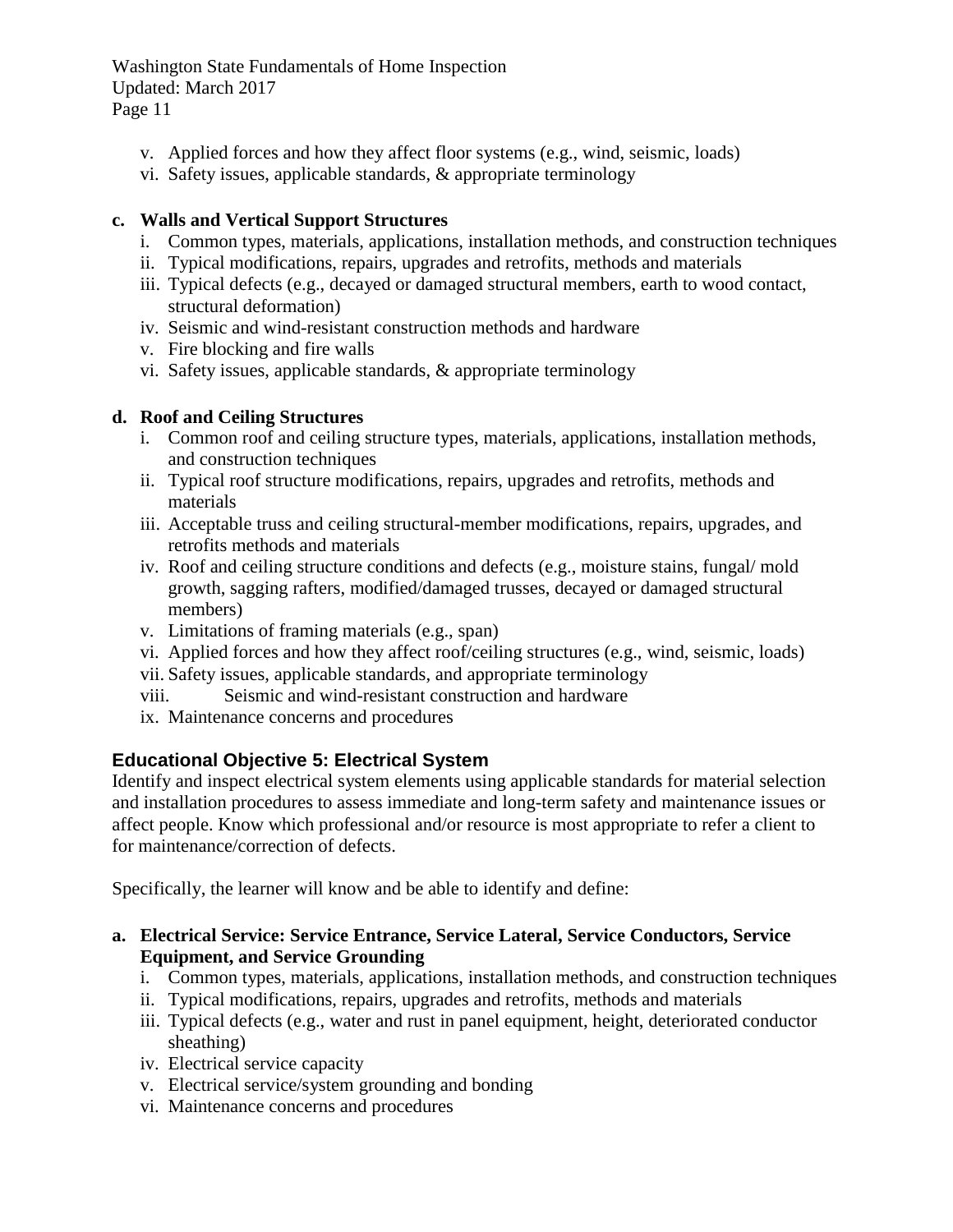vii. Safety issues, applicable standards, and appropriate terminology

## **b. Interior Components of Service Equipment and Sub-Panels**

- i. Common types, materials, applications, installation methods, and construction techniques
- ii. Typical modifications, repairs, upgrades and retrofits, methods and materials
- iii. Typical defects (e.g., un-bonded sub-panels, multiple-lugging/tapping, over-fusing)
- iv. Main disconnects
- v. Panel bonding
- vi. Proper sub-panel installations
- vii. Proper sub-panel neutral isolation
- viii. Panel wiring
- ix. Over-current protection devices
- x. Function of circuit breakers and fuses
- xi. Maintenance concerns and procedures
- xii. Inspection safety procedures

xiii. Safety issues, applicable standards, and appropriate terminology

#### **c. Wiring Systems**

- i. Common types, materials, applications, & installation methods
- ii. Typical modifications, repairs, upgrades and retrofits, methods and materials
- iii. Typical defects (e.g., open splices, exposed non-metallic cable)
- iv. Problems with aluminum wire
- v. Obsolete electrical wiring systems (e.g., knob & tube wiring)
- vi. Maintenance concerns and procedures
- vii. Safety issues, applicable standards, and appropriate terminology

# **b. Devices, Equipment, & Fixtures (e.g., switches, receptacles, lights)**

- i. Common types, materials, applications, installation methods, and construction techniques
- ii. Typical modifications, repairs, upgrades and retrofits, methods and materials
- iii. Typical defects (e.g., reverse polarity, open grounds, faulty GFCIs)
- iv. Equipment bonding
- v. Wiring, operation, location of typical devices and equipment (e.g., receptacles and lights, appliances, GFCI protection, AFCI protection)
- vi. Maintenance concerns and procedures
- vii. Safety issues, applicable

# <span id="page-13-0"></span>**Educational Objective 6: Cooling Systems**

Identify and inspect cooling systems using applicable standards for material selection and installation procedures to assess immediate and long-term safety and maintenance issues that may affect people or the performance of the building. Know which professional and/or resource is most appropriate to refer a client to for maintenance/correction of defects.

Specifically, the learner will know and be able to identify and define: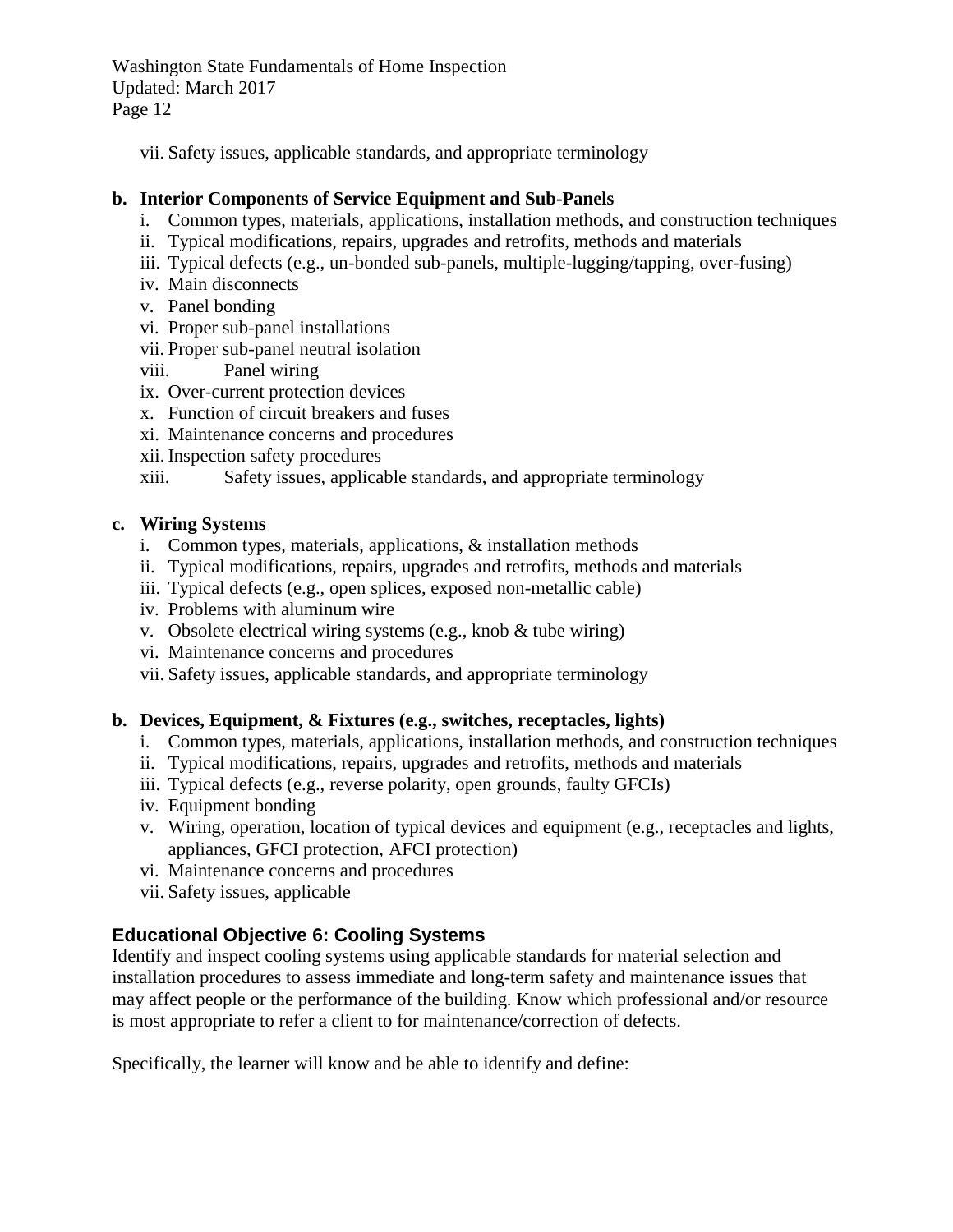#### **a. Cooling**

- i. Common types, materials, applications, installation methods, and construction techniques
- ii. Typical defects (e.g., vacuum line insulation missing, condensation and/or rust on components, not cooling properly, un-level condenser, frost/ice formation on location of condensing unit)
- iii. Theory of refrigerant cycle(latent and sensible heat)
- iv. Theory of heat transfer
- v. Theory of equipment sizing
- vi. Air conditioning and heat pumps
- vii. Methods of testing the systems
- viii. Condensate control and disposal
- ix. Maintenance concerns and procedures
- x. Safety issues, applicable standards, & appropriate terminology

#### **b. Distribution Systems**

- i. Common distribution system types, materials, applications, installation methods, and construction techniques registers,
- ii. Typical defects (damaged ducts, incorrect configuration/installation, insufficient air flow, condensation at supply registers, blower operation, and improper air temperature at register)
- iii. Methods of testing the system
- iv. Maintenance concerns and procedures (e.g. filter, humidifier)
- v. Safety issues, applicable standards, & appropriate terminology

# <span id="page-14-0"></span>**Educational Objective 7: Heating Systems**

Identify and inspect heating systems using applicable standards for material selection and installation procedures to assess immediate and long-term safety and maintenance issues that may affect people or the performance of the building. Know which professional and/or resource is most appropriate to refer a client to for maintenance/correction of defects.

Specifically, the learner will know and be able to identify and define:

#### **a. Heating**

- i. Common types, materials, applications, installation methods, and construction techniques
- ii. Typical defects (e.g., cracked heat exchanger, humidifier, dirty fan, improper fuel line installation/material)
- iii. Theory of heat transfer and how it takes place in different heating system types
- iv. Heating system types (e.g., forced draft, gravity, boiler, hydronic, heat pump, solid fuel)
- v. Theory of equipment sizing
- vi. Methods of testing the systems
- vii. Performance parameters
- viii. Condensate control and disposal
- ix. By-products of combustion (e.g., H2O, CO2, CO, NO2), their generation, & how & when they become a safety hazard
- x. Maintenance concerns and procedures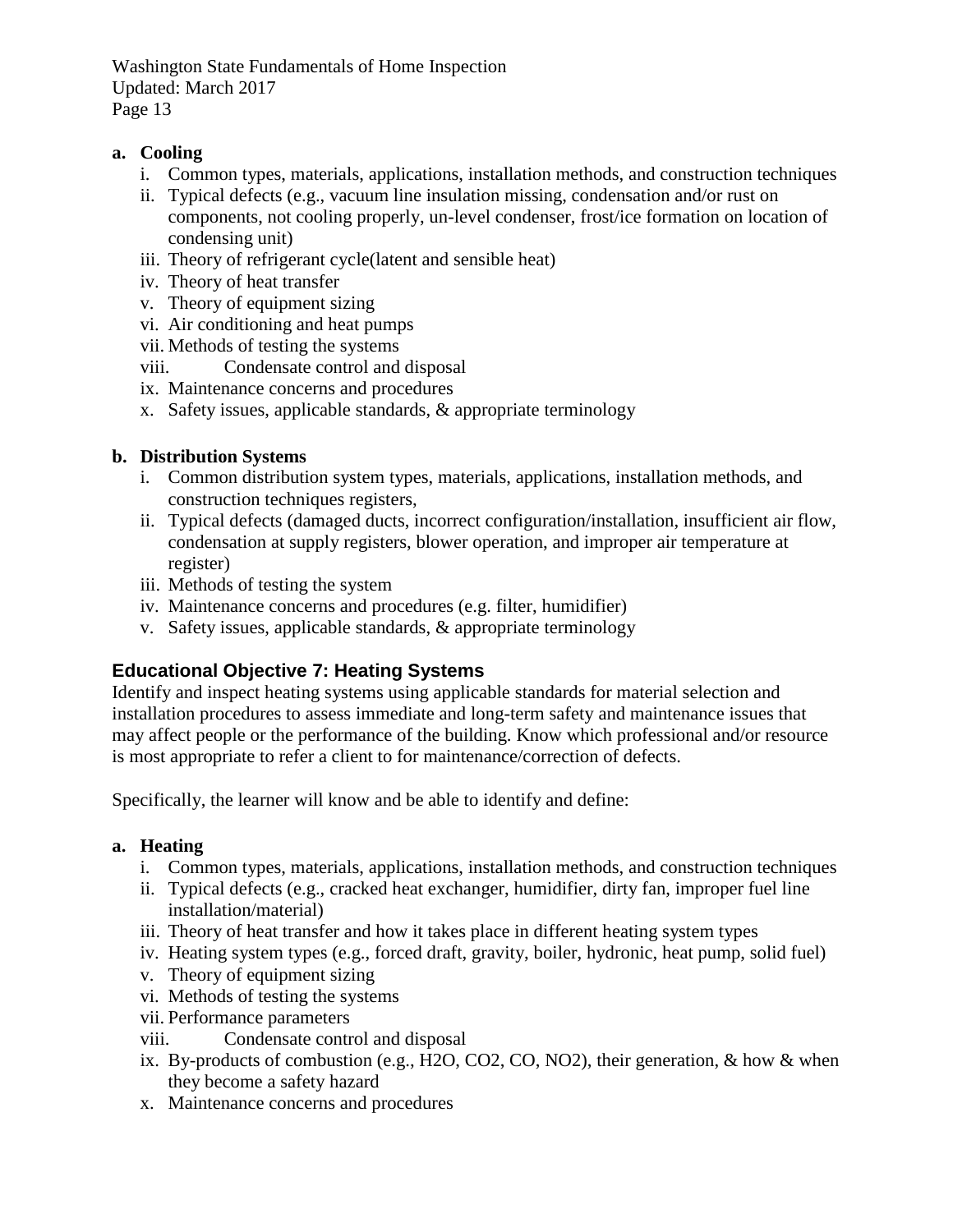xi. Safety issues, applicable standards, and appropriate terminology

#### **b. Distribution Systems**

- i. Common distribution system types, materials, applications, installation methods, and construction techniques
- ii. Typical defects (e.g., damaged ducts, incorrect configuration/ installation, insufficient airflow, blower operation, and improper air temperature at register)
- iii. Methods of testing the system
- iv. Maintenance concerns and procedures (e.g., filter, humidifier)
- v. Safety issues, applicable standards, & appropriate terminology

#### **c. Flue and Venting Systems**

- i. Common venting system types, materials, applications, installation methods, and construction techniques
- ii. Typical defects (e.g., separated flue, back drafting, clearance to combustible materials, proper slope, combustion make-up air vent sizing and configuration)
- iii. Theory of venting and exhaust flues
- iv. Equipment sizing
- v. Safety issues, applicable standards, & appropriate terminology

## <span id="page-15-0"></span>**Educational Objective 8: Insulation, Moisture Management, and Ventilation Systems**

Identify and inspect insulation, moisture management systems, and attic/interior/crawl space ventilation systems in conditioned and unconditioned spaces using applicable standards for material selection and installation procedures to assess immediate condition and long-term safety and maintenance issues that may affect people or the performance of the building. Know which professional and/or resource is most appropriate to refer a client to for maintenance/correction of defects.

Specifically, the learner will know and be able to identify and define:

#### **a. Thermal Insulation**

- i. Common thermal insulation types, materials, applications, installation methods, and construction techniques
- ii. Typical defects (e.g., lack of insulation, uneven insulation, damaged insulation, flame spread concerns, improper clearances and alignment)
- iii. Theory of heat transfer and energy conservation
- iv. Performance parameters (e.g., R-value)
- v. Maintenance concerns and procedures
- vi. Safety issues, applicable standards, & appropriate terminology

#### **b. Moisture Management**

i. Common vapor retarder types, materials, applications, installation methods, and construction techniques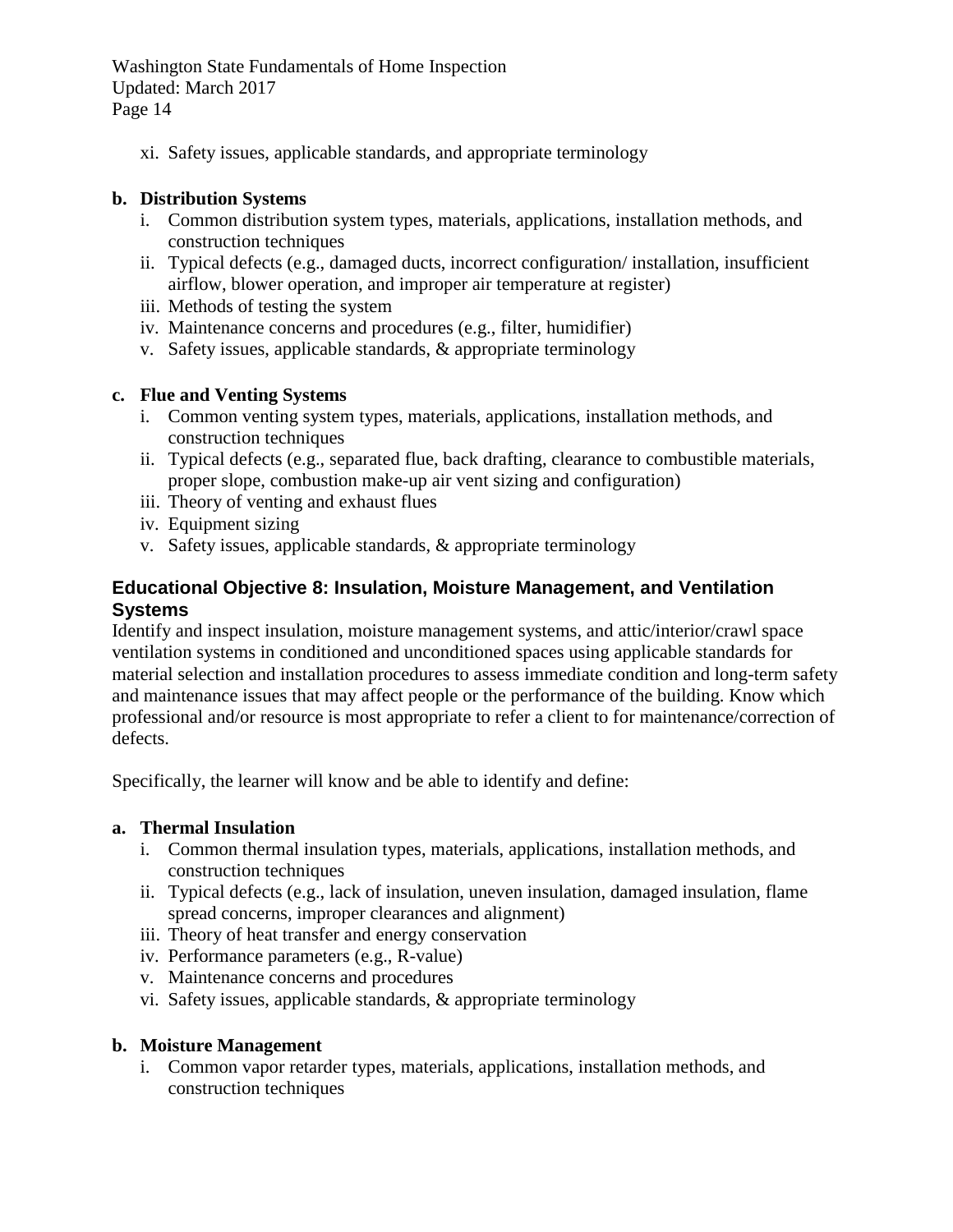- ii. Typical defects (e.g., inadequate ventilation, evidence of condensation)
- iii. Theory of moisture generation and movement
- iv. Performance parameters
- v. Vapor pressure and its effects
- vi. Theory of relative humidity
- vii. Effects of moisture on building components, occupants, and indoor air quality
- viii. Moisture control systems
- ix. Appearance or indications of excessive moisture and likely locations for condensation
- x. Maintenance concerns and procedures
- xi. Safety issues, applicable standards, & appropriate terminology

## **c. Ventilation Systems**

- i. Common types, materials, applications, installation methods and construction techniques
- ii. Typical ventilation defects and how they affect buildings and people
- iii. Theory of air movement in building assemblies (e.g., conditioned vs. unconditioned, draft stopping)
- iv. Theory of relative humidity
- v. Interdependence of mechanical systems and ventilation systems
- vi. Whole house ventilation systems
- vii. HRVs and ERVs
- viii. Mechanical and passive ventilation systems of Attics, Crawl Spaces, and Roof Assemblies
- ix. Night sky radiational cooling and its impacts on attic spaces
- x. Appliance vent systems requirements (e.g., clothes dryers, range hoods, bathroom exhausts)
- xi. Screening, sizing, and location requirements for vent openings
- xii. Maintenance concerns and procedures
- xiii. Safety issues, applicable standards, & appropriate terminology

# <span id="page-16-0"></span>**Educational Objective 9: Plumbing Systems**

Identify and inspect plumbing systems using applicable standards for material selection and installation procedures to assess immediate and long-term safety and maintenance issues that may affect people or the performance of the building. Know which professional and/or resource is most appropriate to refer a client to for maintenance/correction of defects.

Specifically, the learner will know and be able to identify and define:

# **a. Water Supply Distribution System**

- i. Common water distribution types, materials, applications, installation methods, and construction techniques
- ii. Typical modifications, repairs, upgrades, and retrofits methods and materials
- iii. Typical defects (e.g., cross-connection, back flow)
- iv. Common water pressure/functional flow problems and how they affect the water distribution system (e.g., softeners, private well equipment, hard water build-up, old galvanized piping, pressure reducer valves, expansion tanks)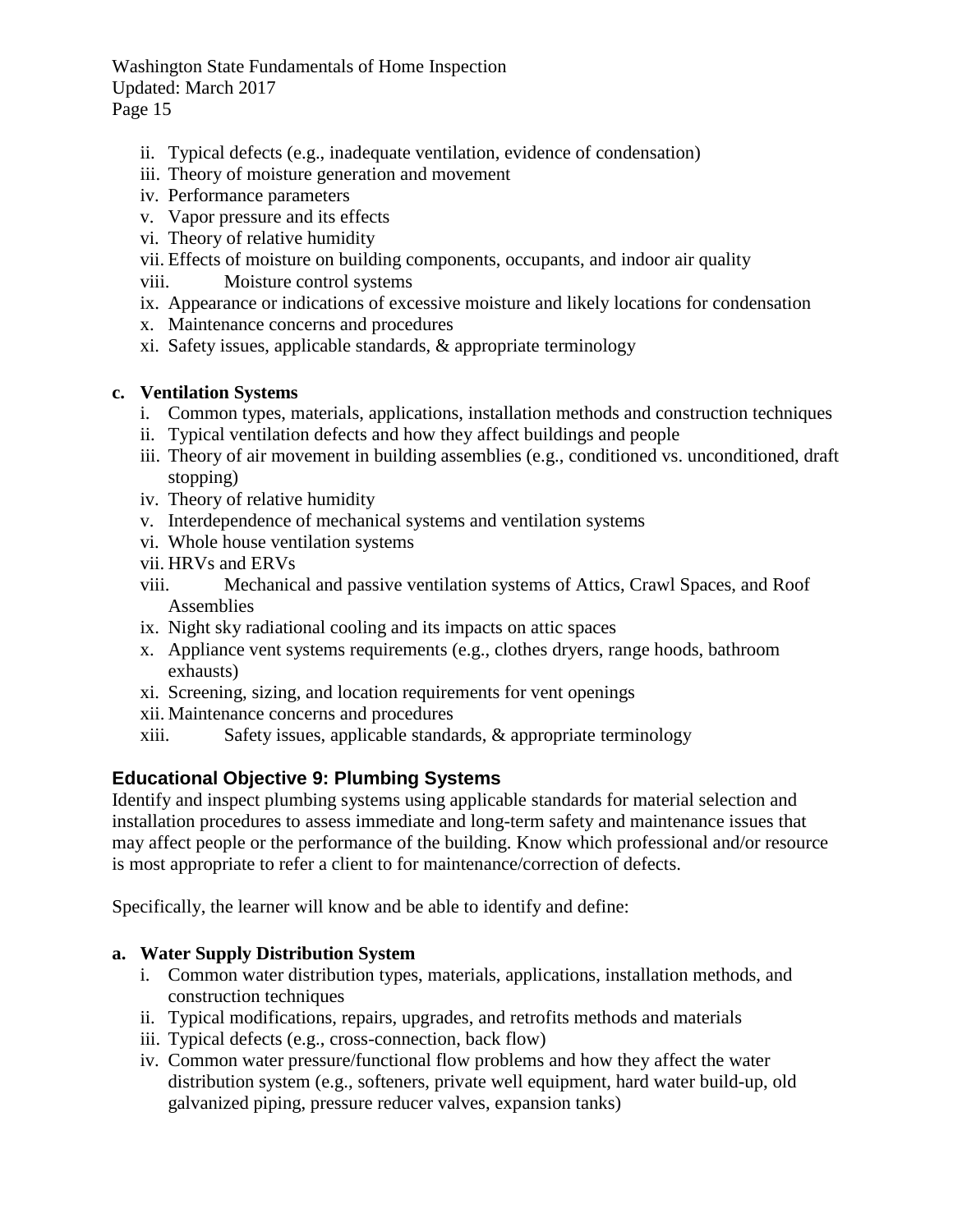- v. Pipe defect/deterioration issues (e.g., PVC, galvanized, brass, polybutylene, PEX)
- vi. Maintenance concerns and procedures
- vii. Safety issues, applicable standards, and appropriate terminology (e.g., understanding of term "functional flow")

## **b. Fixtures and Faucets**

- i. Common fixture and faucet types, materials, applications, installation methods, and construction techniques
- ii. Typical modifications, repairs, upgrades, and retrofits methods and materials
- iii. Typical defects (e.g., cross-connection/back-flow, fixture attachment)
- iv. Maintenance concerns and procedures
- v. Safety issues, applicable standards, & appropriate terminology

## **c. Drain, Waste, and Vent Systems**

- i. Common types, materials, applications, installation methods, and construction techniques (e.g., supports/spacing)
- ii. Typical modifications, repairs, upgrades, & retrofits methods and materials (e.g., joining dissimilar piping materials)
- iii. Theory and usage of traps and vents
- iv. Identification of public or private disposal (when possible)
- v. Typical defects (e.g., faulty installation, deterioration, leakage, defective venting or drain slope)
- vi. Maintenance concerns and procedures
- vii. Safety issues, applicable standards, and appropriate terminology (e.g., understanding of term "functional drainage")

# **d. Water Heating Systems**

- i. Common types, materials, applications, installation methods, and construction techniques (e.g., conventional, instant, tankless, indirectly heated, atmospheric/gravity/induced draft)
- ii. Typical water heater defects (e.g., improper vent/flue materials and configuration, condition, unsafe locations, connections, compatible to fuel type, temperature and pressure relief system problems)
- iii. Accessory items (e.g., drain pans, seismic restraints, expansion tanks, recirculation systems)
- iv. Connections to and controls for energy source
- v. Combustion, make-up, and dilution air requirements
- vi. Maintenance concerns and procedures
- vii. Safety issues, applicable standards, and appropriate terminology

# **e. Fuel Storage and Fuel Distribution Systems**

- i. Common types, materials, applications, installation methods, and construction techniques
- ii. Typical defects (e.g., piping supports/spacing, shut-off requirements, unprotected fuel lines, leaking fuel fittings)
- iii. Defects in above-ground oil/gas storage tanks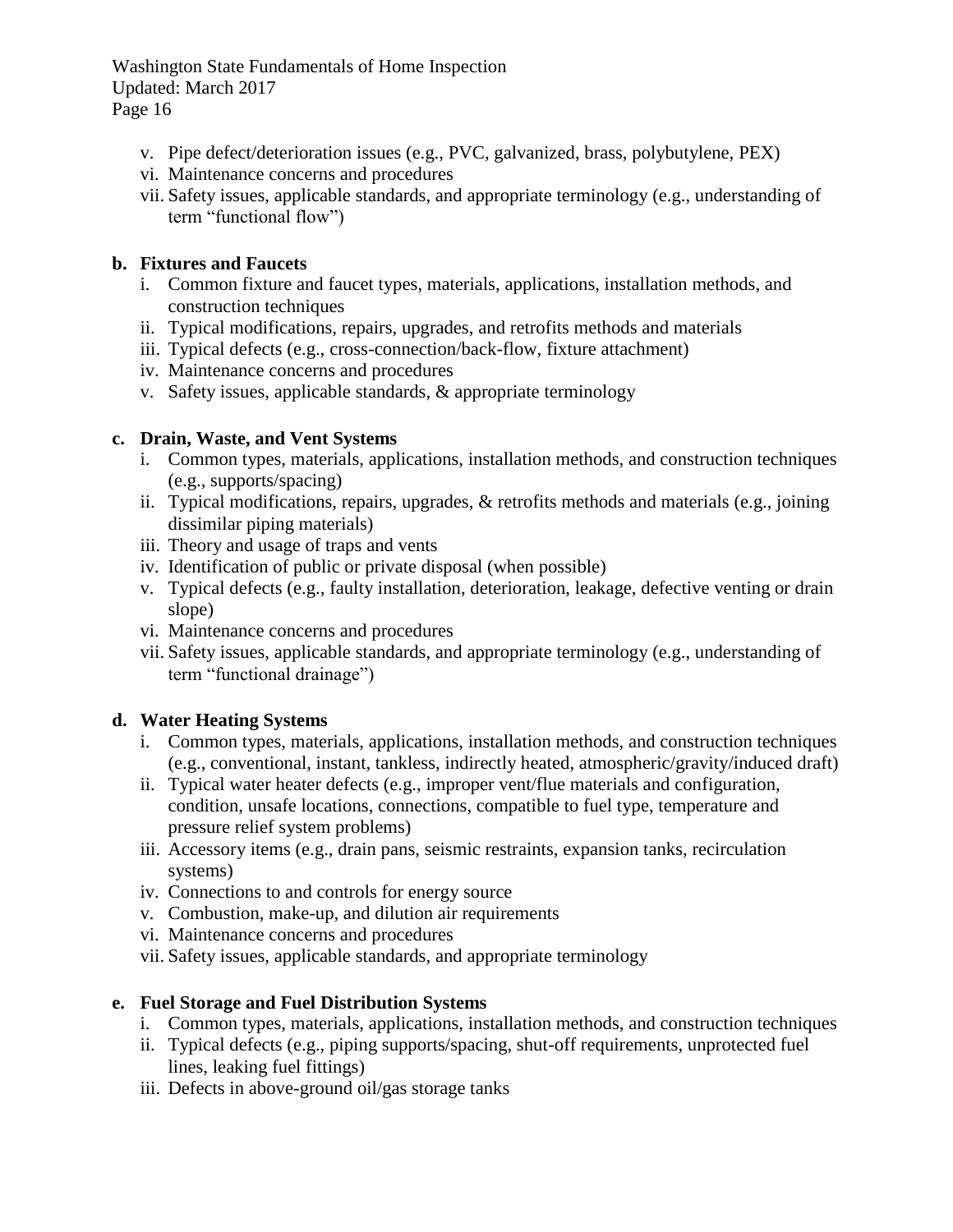- iv. Fuel leak indications, repairs, and remediation methods
- v. Basic components of gas appliance valves  $\&$  their functions
- vi. Tank restraints and supports
- vii. Underground storage tank indicators and reporting requirements
- viii. Maintenance concerns and procedures
- **f. Safety issues, applicable standards, appropriate terminology, drainage sumps, sump pumps, sewage ejection pumps, related valves and piping**
	- i. Common types, materials, applications, installation methods, and construction techniques
	- ii. Typical defects (e.g., inoperative sump pumps, improperly installed/designed equipment and systems, alarms, lid seals)
	- iii. Sump pump location significance
	- iv. Pump discharge location significance
	- v. Maintenance concerns and procedures
	- vi. Safety issues, applicable standards, & appropriate

## <span id="page-18-0"></span>**Educational Objective 10: Interior Components**

Identify and inspect interior components using applicable standards for material selection, installation procedures, and maintenance to assess immediate and long-term safety issues as they may affect people or the performance of the building. Know which professional and/or resource is most appropriate to refer a client to for maintenance/correction of defects.

Specifically, the learner will know and be able to identify and define:

#### **a. Walls, Ceilings, Floors, Doors, and Windows, and other Interior System Components**

- i. Types of defects in interior surfaces not caused by defects in other systems (e.g., attachment defects, damage)
- ii. Typical defects in interior surfaces caused by defects in other systems (e.g., structural movement, moisture stains)
- iii. Common wall, ceiling, floor, door, and window type, materials, applications, installation methods and construction techniques
- iv. Egress requirements (e.g., window security bar release, basement windows, opening size, sill height, and ladders)
- v. Applicable fire/safety and occupancy separation requirements
- ii. Operation of windows or doors
- iii. Fire and life safety equipment (e.g., knowing when smoke/CO detectors are missing)
- iv. Maintenance concerns and procedures
- v. Safety issues, applicable standards, and appropriate terminology of common wall, ceiling, floor, door, and window types, materials, applications, installation methods, and construction techniques

#### **b. Steps, Stairways, Landings, and Railings**

- i. Common step, stairway, landing, and railing types, materials, applications, installation methods, & construction techniques
- ii. Maintenance concerns and procedures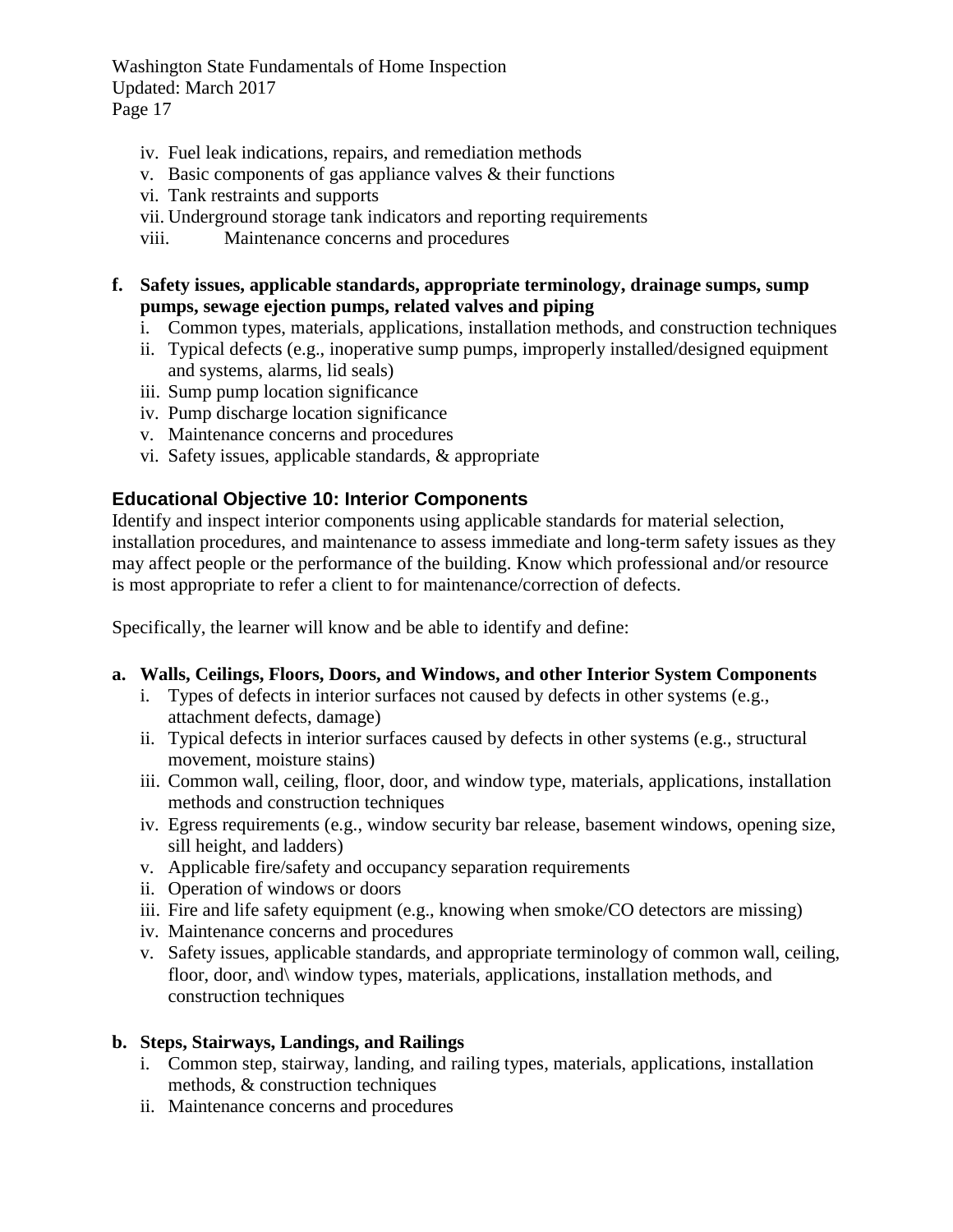- iii. Typical defects (e.g., loose/damage elements, improper rise/run, inadequate/omitted handrails)
- iv. Safety issues, applicable standards, & appropriate terminology

#### **c. Installed Countertops and Cabinets**

- i. Common cabinet and counter top types, materials, applications, installation methods, and construction techniques
- ii. Typical defects (e.g., unsecured cabinets and countertops, damaged components)
- iii. Maintenance concerns and procedures
- iv. Safety issues, applicable standards, & appropriate terminology

#### **d. Garage Vehicle Doors and Operators**

- v. Common garage vehicle doors and door operator types, materials, applications, installation methods, and construction techniques
- vi. Typical defects (e.g., damaged components, safety considerations, spring retention, opener adjustment)
- vii. Maintenance concerns and procedures
- viii. Safety issues, applicable standards, & appropriate terminology

# <span id="page-19-0"></span>**Educational Objective 11: Fireplace and Chimney Systems**

Identify and inspect fireplace and chimney systems using applicable standards for material selection and installation procedures to assess immediate and long-term safety and maintenance issues that may affect people or the performance of the building. Know which professional and/or resource is most appropriate to refer a client to for maintenance/correction of defects.

Specifically, the learner will know and be able to identify and define:

#### **a. Fireplaces, Solid-Fuel Burning Appliances, Chimneys, & Vents**

- i. Common manufactured fireplaces (e.g., gas, vented, direct vent, non-vented) & solid-fuel burning appliance types, materials, applications, installation methods, & construction techniques
- ii. Common manufactured fireplaces and solid-fuel burning appliance chimney, vent connector, and vent types, materials, applications, installation methods and construction techniques of direct-vent and non-vented fireplaces
- iii. Common masonry fireplace types, masonry flues, materials, applications, installation methods, & construction techniques
- iv. Chimney terminations (e.g., spark arrestors, chimney cap)
- v. Chimney foundation, height and clearance requirements
- vi. Theory of heat transfer
- vii. Effects of moisture and excessive heat on fireplaces
- ii. Fuel types and combustion characteristics, air supply, and combustion air requirements
- iii. Typical defects (e.g., hearth defects, clearance requirements, firebox damage, damper problems, smoke chamber and flue issues, shared flue considerations)
- iv. Operation of equipment, components, and accessories
- v. Maintenance concerns and procedures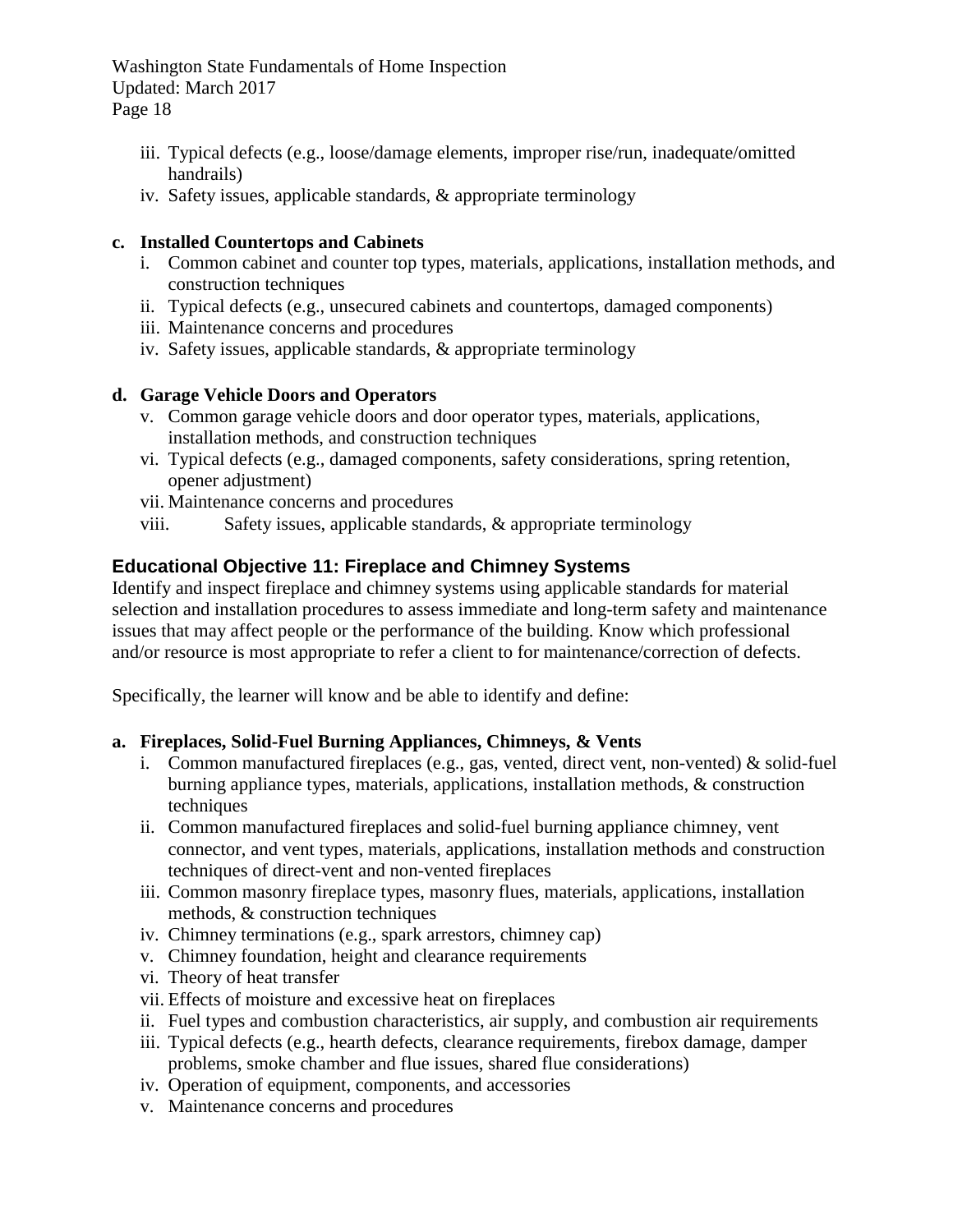vi. Safety issues, fire safety fundamentals, applicable standards, and appropriate terminology

# <span id="page-20-0"></span>**Educational Objective 12: Permanently Installed Kitchen Appliances<sup>1</sup>**

Identify and inspect common permanently installed kitchen appliances for proper condition and operation. Know which professional and/or resource is most appropriate to refer a client to for maintenance/correction of defects.

Specifically, the learner will know and be able to identify and define:

#### **a. Installation**

- **b. Operating using normal controls**
- **c. Typical defects (e.g., appliance not anchored/leveled, rusting racks, leaking unit, missing air gap)**
- **d. Maintenance concerns and procedures**
- **e. Safety issues, applicable standards, manufacturer's specifications, and appropriate terminology**

#### <span id="page-20-1"></span>**Educational Objective 13: Pool and Spa Systems<sup>2</sup>**

Identify and inspect pool and spa systems using applicable standards for material selection and installation procedures to assess immediate and long-term safety and maintenance issues. Know which professional and/or resource is most appropriate to refer a client to for maintenance/correction of defects.

Specifically, the learner will know and be able to identify and define:

#### **a. Types of construction**

 $\overline{a}$ 

- i. Perimeter coping and water level finish
- ii. Shell interior finish (e.g., plaster, vinyl, pebble/synthetic)
- iii. Entrapment prevention (e.g., dual drains, anti-vortex lid)
- iv. Permanently installed handrails and ladders

<sup>&</sup>lt;sup>1</sup>Please note that current Washington State Standards of Practice (SOP) do not require inspection of permanently installed kitchen appliances. However, inasmuch as this curriculum is aligned with the National Home Inspector Examination ®, prospective home inspector licensees should be made aware of this educational objective as material that may appear on the National Home Inspector Examination ®, and throughout their practice as a licensed home inspector.

<sup>2</sup> Please note that current Washington State Standards of Practice (SOP) do not require inspection of pool and spa systems. However, inasmuch as this curriculum is aligned with the National Home Inspector Examination ®, prospective home inspector licensees should be made aware of this educational objective as material that may appear on the National Home Inspector Examination ®, and throughout their practice as a licensed home inspector.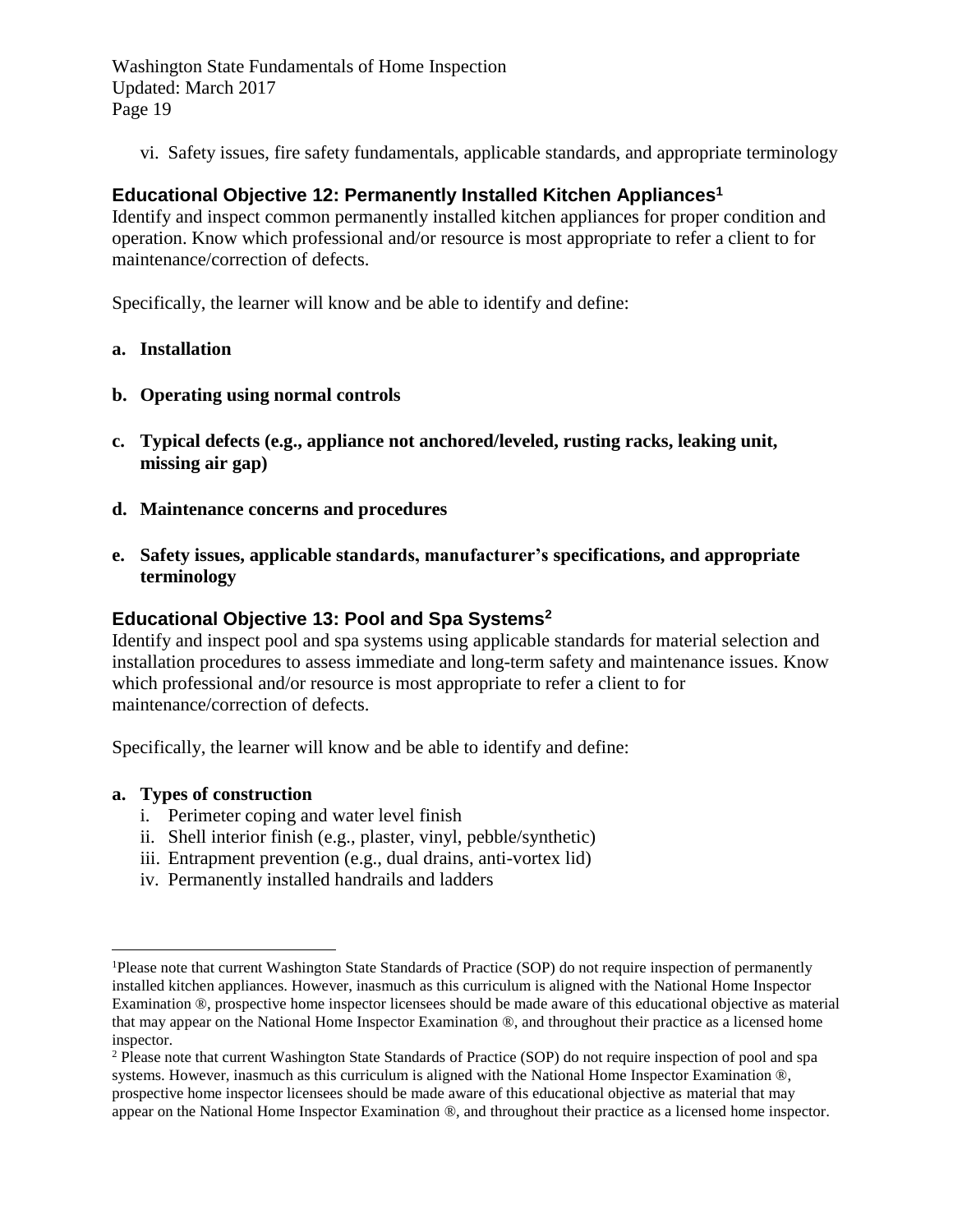#### **b. Mechanical systems**

- i. Pump, motors, blowers, skimmer, filter, drains, gauges
- ii. Piping and valves
- iii. Cleaning systems (e.g., in-floor heads, pool sweeps)
- iv. Heating (e.g., gas, electric, solar)

#### **c. Electrical systems**

- i. Lighting and GFCI protection
- ii. Timers and controls
- iii. External bonding (e.g., pump motors, blowers, heater shell)
- **d. Typical defects (e.g., inoperative equipment, piping leaks, damage/deterioration of components)**
- **e. Maintenance concerns and procedures**
- **f. Safety issues (e.g., child-safe barriers or components), applicable standards, and appropriate terminology**

# <span id="page-21-0"></span>**Educational Objective 14: Lawn Irrigation Systems<sup>3</sup>**

Identify and inspect lawn irrigation systems using applicable standards for material selection and installation procedures and to assess immediate and long-term safety and maintenance issues that may affect the performance of the system and building. Know which professional and/or resource is most appropriate to refer a client to for maintenance/correction of defects.

Specifically, the learner will know and be able to identify and define:

- **a. Common material types, applications, installation methods, and construction techniques**
	- i. Typical modifications, repairs, upgrades and retrofits, methods and materials
	- ii. Timers and controls (e.g., timing device, manual valves)
	- iii. Typical defects (e.g., leaks, poor adjustment, inoperative components, crossconnection/back flow, proximity and possible effects on building)
	- iv. Common water pressure/flow problems and how they affect the water distribution system
	- v. Visible and accessible pipe deterioration issues (e.g., PVC, galvanized, brass)
	- vi. Maintenance concerns and procedures

 $\overline{a}$ 

vii. Safety issues, applicable standards, and appropriate terminology

# <span id="page-21-1"></span>**Educational Objective 15: Alternative Construction Methods**

Identify and inspect alternative construction methods. Know which professional and/or resource

<sup>3</sup> Please note that current Washington State Standards of Practice (SOP) do not require inspection of lawn irrigation systems. However, inasmuch as this curriculum is aligned with the National Home Inspector Examination ®, prospective home inspector licensees should be made aware of this educational objective as material that may appear on the National Home Inspector Examination ®, and throughout their practice as a licensed home inspector.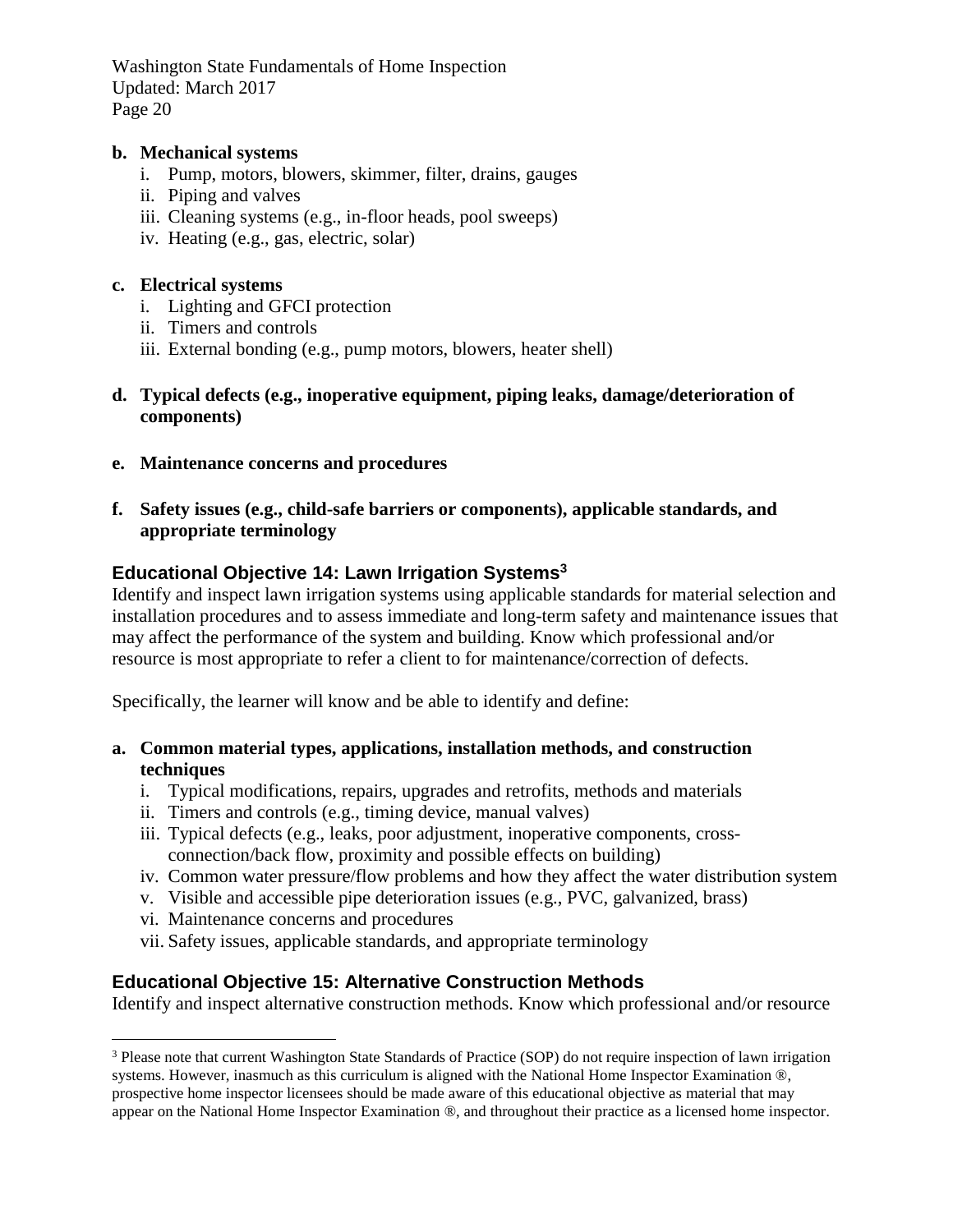is most appropriate to refer a client to for maintenance/correction of defects.

Specifically, the learner will know and be able to identify and define:

- **a. The differences between conventionally built homes and modular and manufactured homes and understand inspection issues commonly encountered with modular and manufactured homes.**
- **b. Insulated concrete form (ICF) systems are and how to recognize and inspect them.**
- **c. Inspection issues unique to milled log versus hand-scribed log homes.**
- **d. Structural insulated panel systems (SIPS) and their unique inspection issues.**
- **e. Other types of uncommon construction techniques.**
- **f. And explain deficiencies of these structures and components to the client using language the client can understand.**
- **g. How to properly describe these structures and components and report their deficiencies in the written report.**

<span id="page-22-0"></span>**Educational Objective 16: Environmental Conditions and Hazardous Materials** Identify and inspect for environmental conditions and hazardous materials. Know which professional and/or resource is most appropriate to refer a client to for maintenance/correction of defects.

Specifically, the learner will know and be able to identify and define:

- **a. What radon gas is, what the "hot" spots are in Washington State and how and when to report the presence of radon gas.**
- **b. Rules that apply to abandoned underground oil storage tanks (UST) under Washington State Law.**
- **c. What mold is and what factors contribute to the formation and spread of mold in residential construction.**
- **d. What asbestos is, the potential health implications of its presence in homes, what materials commonly contain asbestos fiber and what constitutes friable asbestos.**
- **e. What lead is and what materials in a home commonly contain lead.**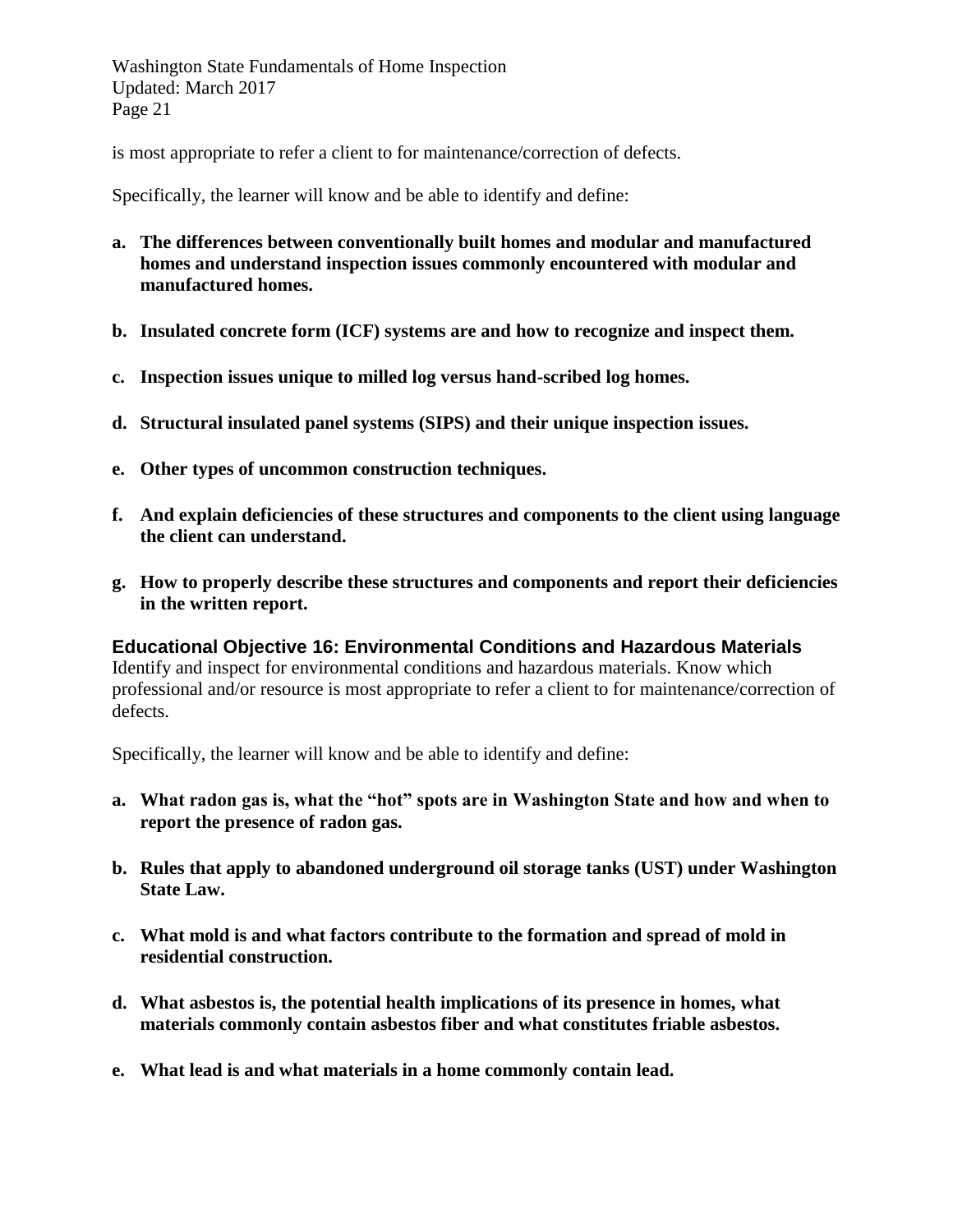- **f. Hazards associated with exposure to other environmental conditions or hazardous materials, including but not limited to urea formaldehyde, electro-magnetic fields microwaves, etc.**
- **g. Intelligently answer the client's questions about these issues or refer the client to an appropriate professional when the answers aren't known.**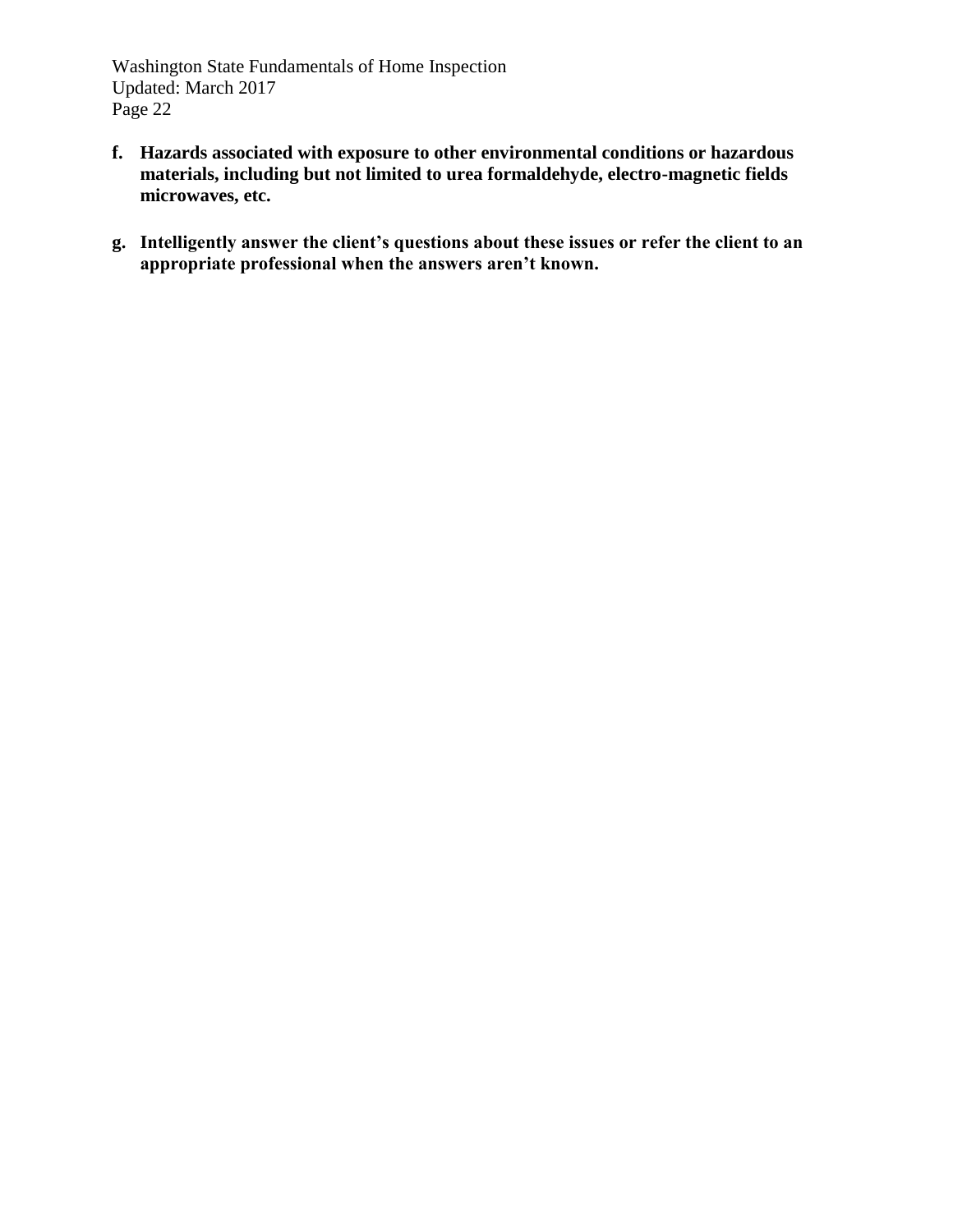# <span id="page-24-0"></span>**TOPIC AREA II: ANALYSIS AND REPORTING**

Upon completion of this unit, the learner will know and be able to:

## <span id="page-24-1"></span>**Educational Objective 1: Building Systems and Components**

In the inspection report, identify building systems and components by their distinguishing characteristics (e.g., purpose, type, size, location) to inform the client what was inspected.

Specifically, the learner will know and be able to identify and define:

- **a. Minimum information required in an inspection report (e.g., property data, construction materials, installation techniques and procedures, locations of main system shutoffs)**
- **b. Describing the type of systems & the location of system components**
- **c. Correct technical terms to describe systems and components of the building**

#### <span id="page-24-2"></span>**Educational Objective 2: Inspection Methods and Limitations**

In the inspection report, describe inspection methods and limitations in the inspection report to inform the client what was inspected and what was not inspected and the reason why it was not inspected.

Specifically, the learner will know and be able to identify and define:

- **a. Minimum and critical information required in an inspection report (e.g., weather conditions, inspection safety limitations, components not accessible)**
- **b. Common methods used to inspect particular components (e.g., roofs, attics, sub-floor crawl spaces, mechanical components)**

<span id="page-24-3"></span>**Educational Objective 3: Defective and Nonfunctioning Systems and Components** In the inspection report, Describe systems and components inspected that are not functioning properly or are defective.

Specifically, the learner will know and be able to identify and define:

#### **a. Common expected service life of building & mechanical components**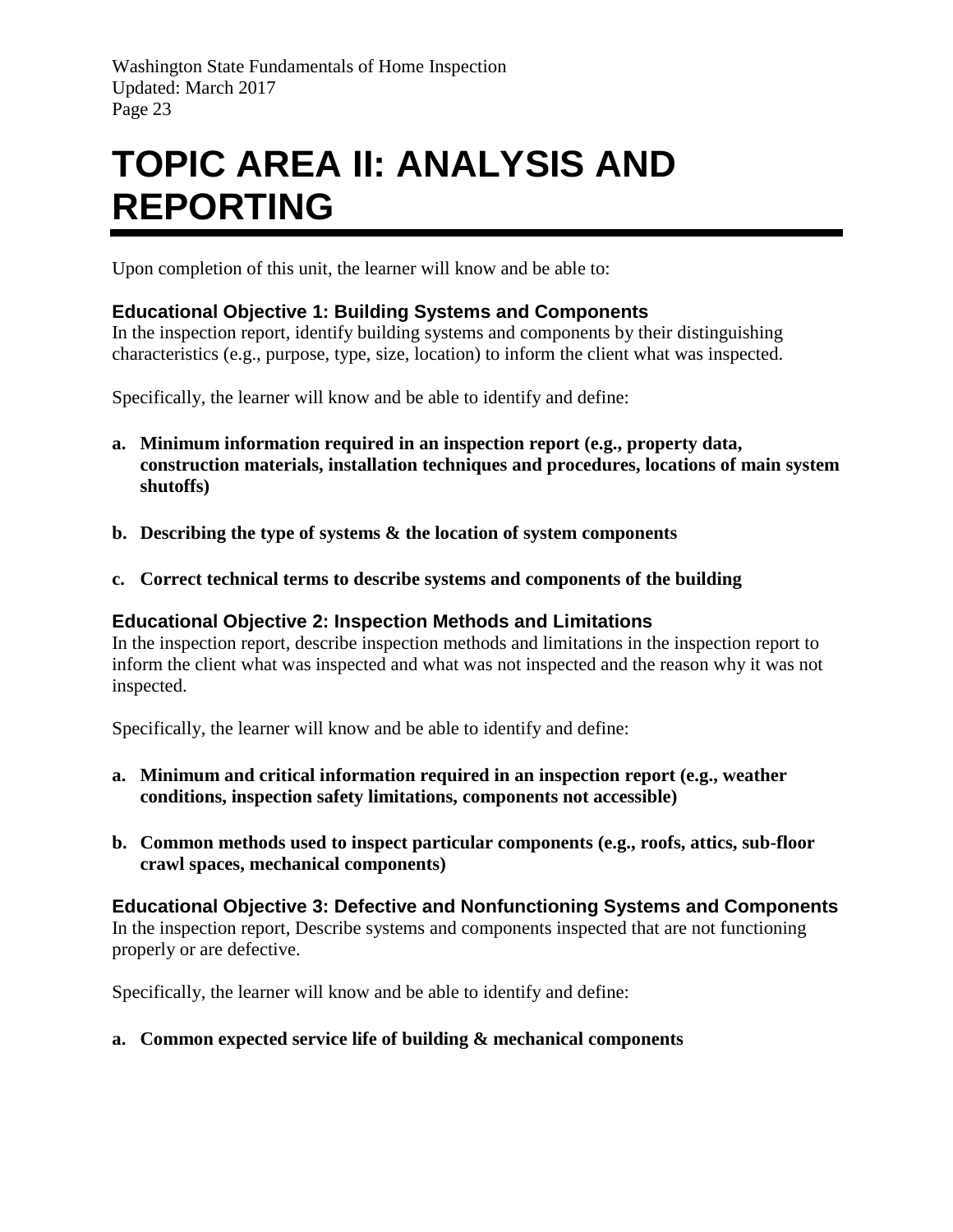- **b. Common indicators of potential failure (e.g., rust & corrosion, unusual noise, excessive vibration, and/or lack of routine maintenance**
- **c. Common safety hazards**
- **d. Common test instruments and their proper use for qualitative analysis (e.g., moisture meters, CO meters, probes)**

#### <span id="page-25-0"></span>**Educational Objective 4: Recommendations for Correction**

List recommendations to correct deficiencies or items needing further evaluation. Know which professional and/or resource is most appropriate to refer a client to for maintenance/correction of defects.

Specifically, the learner will know and be able to identify and define:

- **a. Correct professional or tradesperson required to effect repairs or perform further evaluations**
- **b. Common remedies for correction**
- **c. Relationships between components in the building**
- **e. When to immediately inform building occupants of a life threatening safety hazard (e.g., gas leak, carbon monoxide accumulation)**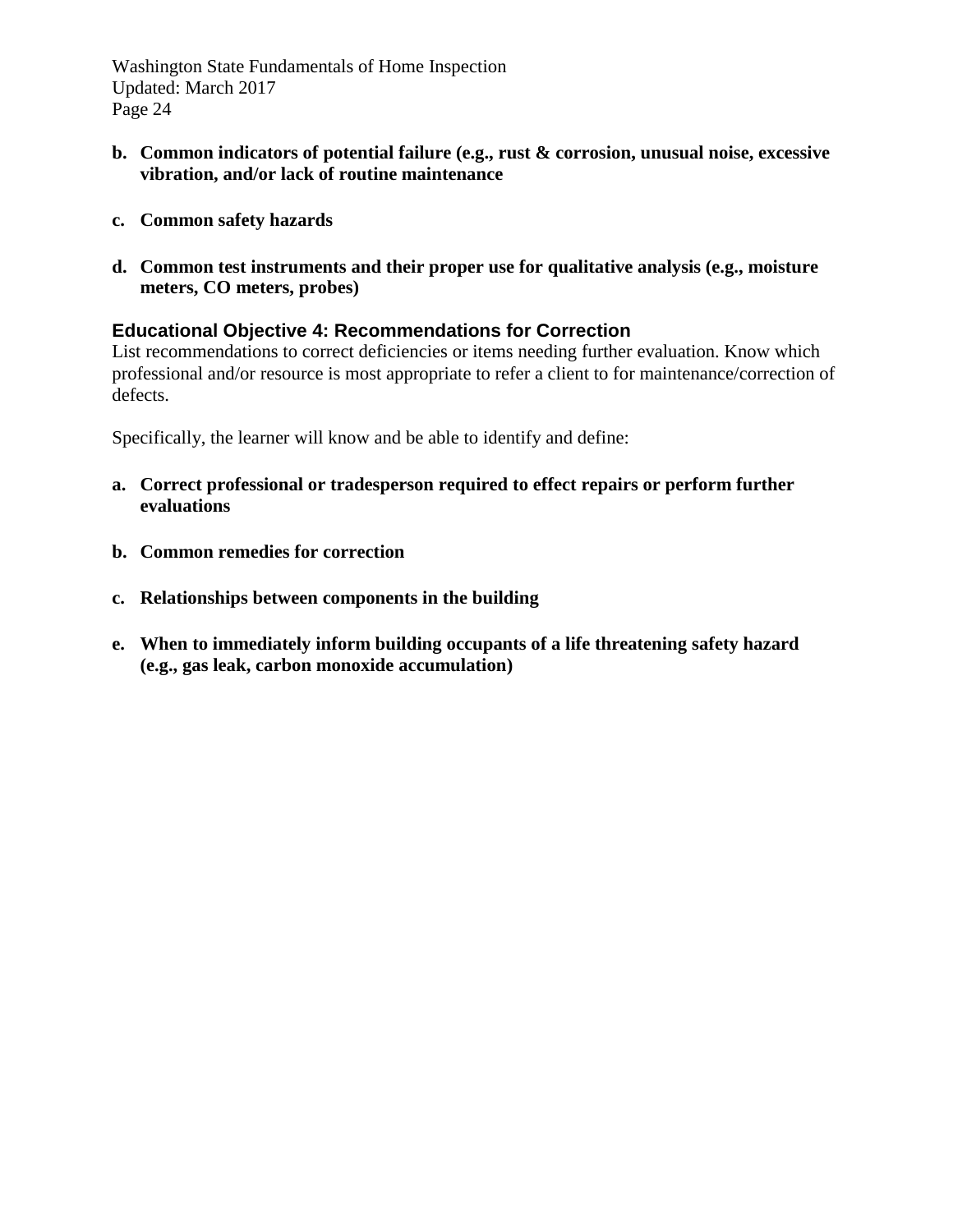# <span id="page-26-0"></span>**TOPIC AREA III: BUSINESS OPERATIONS**

Upon completion of this unit, the learner will know and be able to:

## <span id="page-26-1"></span>**Educational Objective 1: Elements of the Written Inspection Contract**

Identify the elements of the written inspection contract (e.g., scope, limitations, terms of services) to establish the rights and responsibilities of the inspector and client.

Specifically, the learner will know and be able to identify and define:

- **a. Purpose of a contract**
- **b. Elements of a contract (e.g., names of parties, scope of inspection, terms of service, exclusions and limitations, address, date and times of inspection, limits of liability, dispute resolution, and understanding State specific elements)**
- **c. How home inspections relate to the real estate transaction.**
- **d. Timing of delivery and signing contract**

#### <span id="page-26-2"></span>**Educational Objective 2: Responsibilities to the Client**

Identify responsibilities to the client in order to maintain the quality, integrity, reputation, and objectivity of the inspection process while protecting the client's interests.

Specifically, the learner will know and be able to identify and define:

#### **a. Legal concepts**

- i. Fundamental legal concepts (e.g. fiduciary responsibility, contractual responsibility, liability, negligence, due diligence, and consumer fraud
- ii. Licensing requirements (Chapter 18.280 RCW; Chapter 308-408, 408A, and 408B WAC)
- iii. The Washington State Standards of Practice (SOP) for home inspections (Chapter 308- 408C WAC)
- iv. Washington State Code of Ethics (COE) for home inspectors (Section 308-408C-020 WAC)
- v. Limitations of a visual inspection versus a technically exhaustive inspection.
- vi. Boundaries of personal expertise and professional scope of practice (e.g., don't exceed your area of expertise)
- vii. Identify conflicts of interest to the client (e.g., inspector interest in the property, thirdparty stakeholders with financial interest in the outcome of the inspection